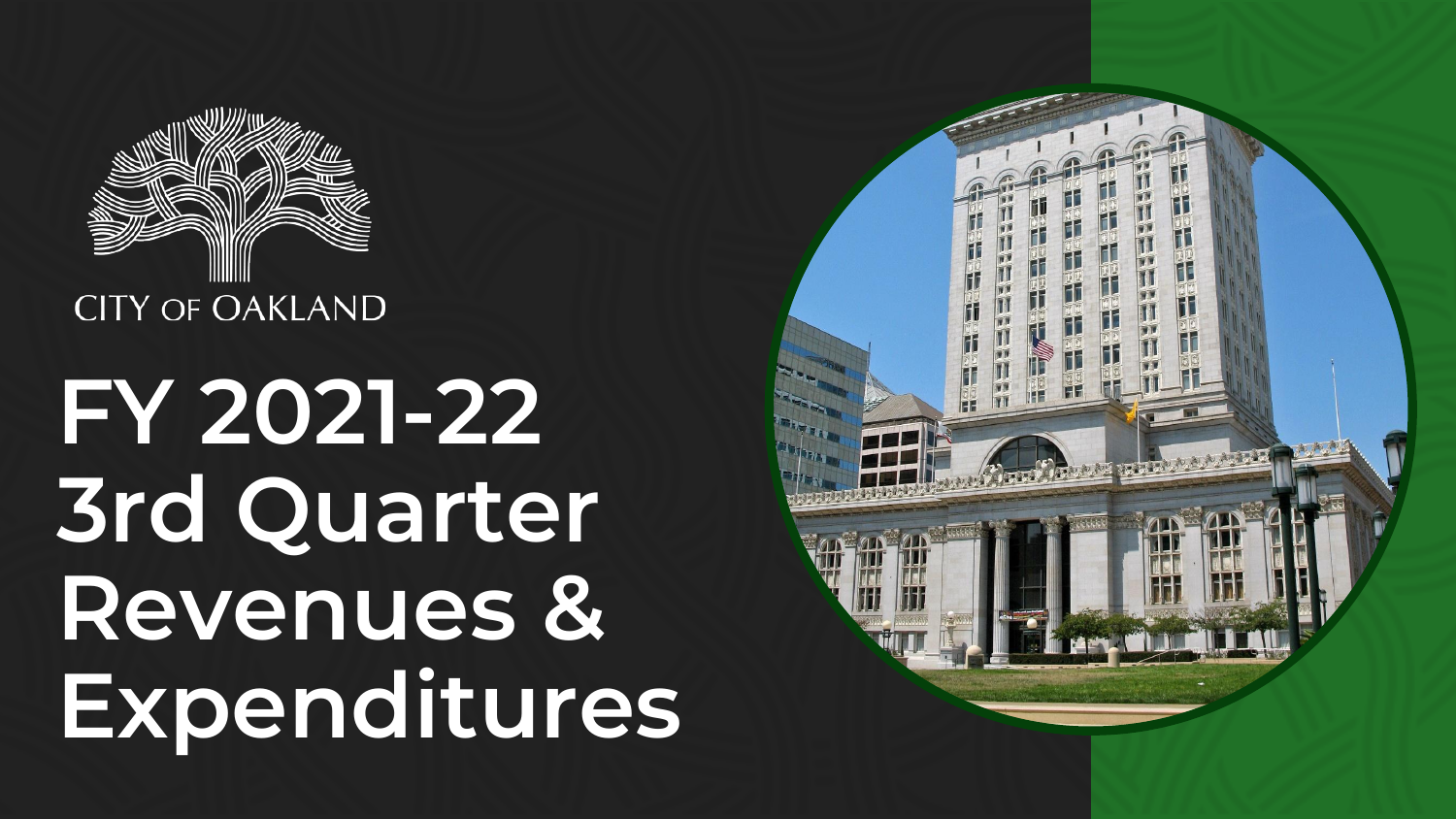### **GPF REVENUES**

| <b>Revenue Category</b>                                              | FY 2021-22<br>Adopted Budget | FY2021-22<br>Adjusted Budget | FY 2021-22 Q3<br>Year End Estimate | FY 2021-22 Year-End<br>Over / (Under) | FY 2021-22 Year-End<br>% Over / (Under) |
|----------------------------------------------------------------------|------------------------------|------------------------------|------------------------------------|---------------------------------------|-----------------------------------------|
| <b>Property Tax</b>                                                  | 247, 151, 668                | 247,151,668                  | 250,460,000                        | 3,308,332                             | 1.34%                                   |
| <b>Business License Tax</b>                                          | 97,751,670                   | 97,751,670                   | 104,230,000                        | 6,478,330                             | 6.63%                                   |
| Real Estate Transfer Tax                                             | 96,426,320                   | 96,426,320                   | 117, 115, 584                      | 20,689,264                            | 21.46%                                  |
| Sales Tax                                                            | 58,970,992                   | 58,970,992                   | 61,040,000                         | 2,069,008                             | 3.51%                                   |
| Service Charges                                                      | 50,273,399                   | 50,273,399                   | 50,273,399                         |                                       | $-$ %                                   |
| Utility Consumption Tax                                              | 49,137,923                   | 49,137,923                   | 53,256,860                         | 4,118,937                             | 8.38%                                   |
| Transient Occupancy Tax                                              | 16,733,334                   | 16,733,334                   | 16,733,334                         |                                       | $-$ %                                   |
| <b>Fines &amp; Penalties</b>                                         | 15,735,857                   | 15,735,857                   | 18,440,000                         | 2,704,143                             | 17.18%                                  |
| Parking Tax                                                          | 7,841,157                    | 7,841,157                    | 9,183,183                          | 1,342,026                             | 17.12%                                  |
| Licenses & Permits                                                   | 4,050,104                    | 4,050,104                    | 4,050,104                          |                                       | $-$ %                                   |
| Interest Income                                                      | 484,097                      | 484,097                      | 484,097                            |                                       | $-$ %                                   |
| Internal Service Funds                                               |                              | O                            | 1,800                              | 1,800                                 | $-$ %                                   |
| <b>Grants &amp; Subsidies</b>                                        |                              | $\bigcirc$                   | 1,126,825                          | 1,126,825                             | $-$ %                                   |
| Miscellaneous                                                        | 1,600,000                    | 1,600,000                    | 6,196,461                          | 4,596,461                             | 287.28%                                 |
| Inter-Fund Transfers                                                 | 89,926,745                   | 89,926,745                   | 89,926,745                         |                                       | $-$ %                                   |
| Sub-Total Revenue                                                    | \$736,083,266                | \$736,083,266                | \$781,018,392                      | \$44,935,126                          | 6.10 %                                  |
| <b>TRFS From Fund</b><br><b>Balance (including Carry</b><br>Forward) | 48,310,000                   | 76,728,790                   | 76,728,790                         |                                       | $-$ %                                   |
| Total Revenue                                                        | \$784,393,266                | \$812,812,056                | \$859,247,182                      | \$44,935,126                          | 5.71 %                                  |

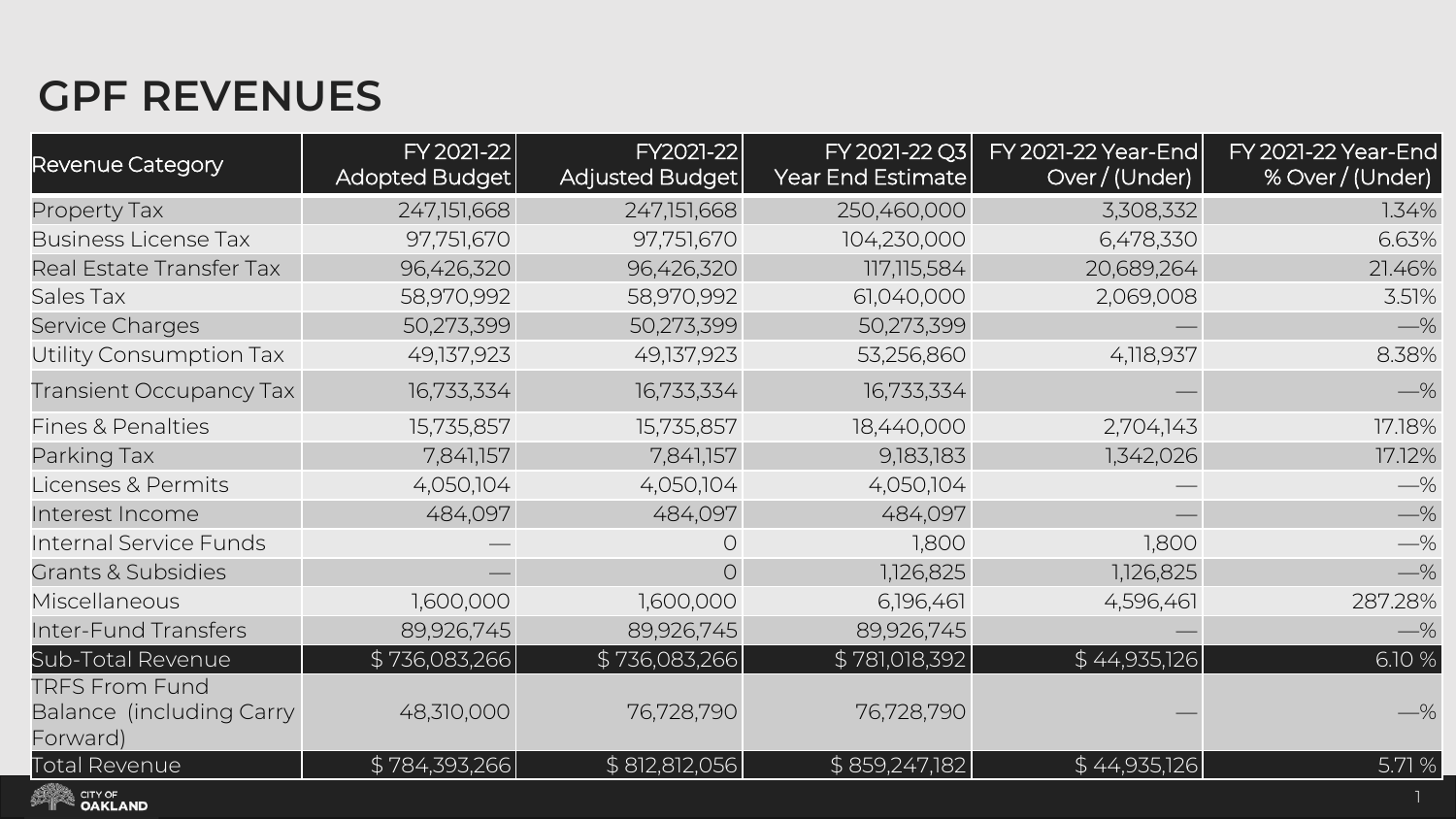### **GPF EXPENDITURES**

| Department                           | FY 2021-22<br>Adjusted<br>Budget | <b>End Estimate</b> |        | FY 2021-22 Q3<br>Adjust. Year-Year-End (Over)% (Over) / Under<br>Adjust. Year-<br>// Under Budget |
|--------------------------------------|----------------------------------|---------------------|--------|---------------------------------------------------------------------------------------------------|
| Mayor                                | 4.27                             | 3.48                | 0.79   | 18.55%                                                                                            |
| City Council                         | 6.45                             | 6.57                | (0.12) | $(1.88)\%$                                                                                        |
| City Administrator                   | 7.90                             | 7.67                | 0.23   | 2.90%                                                                                             |
| <b>City Attorney</b>                 | 15.06                            | 15.29               | (0.23) | $(1.51)$ %                                                                                        |
| <b>City Auditor</b>                  | 2.54                             | 2.48                | 0.05   | 2.14%                                                                                             |
| City Clerk                           | 3.81                             | 5.67                | (1.86) | $(48.92)\%$                                                                                       |
| Police Commission                    | 5.03                             | 4.41                | 0.62   | 12.37%                                                                                            |
| <b>Public Ethics Commission</b>      | 1.56                             | 7.47                | 0.09   | 5.53%                                                                                             |
| Finance Dept.                        | 21.49                            | 21.69               | (0.19) | $(0.89)\%$                                                                                        |
| Information Technology Dept.         | 15.61                            | 15.55               | 0.06   | 0.39%                                                                                             |
| Race and Equity Dept.                | 0.99                             | 0.94                | 0.06   | 5.72%                                                                                             |
| Human Resources Management Dept.     | 6.67                             | 6.70                | (0.03) | $(0.42)\%$                                                                                        |
| Dept. of Workplace &Employment Stds. | 4.36                             | 3.62                | 0.73   | 16.83%                                                                                            |
| <b>Animal Services</b>               | 5.48                             | 4.96                | 0.52   | 9.52%                                                                                             |

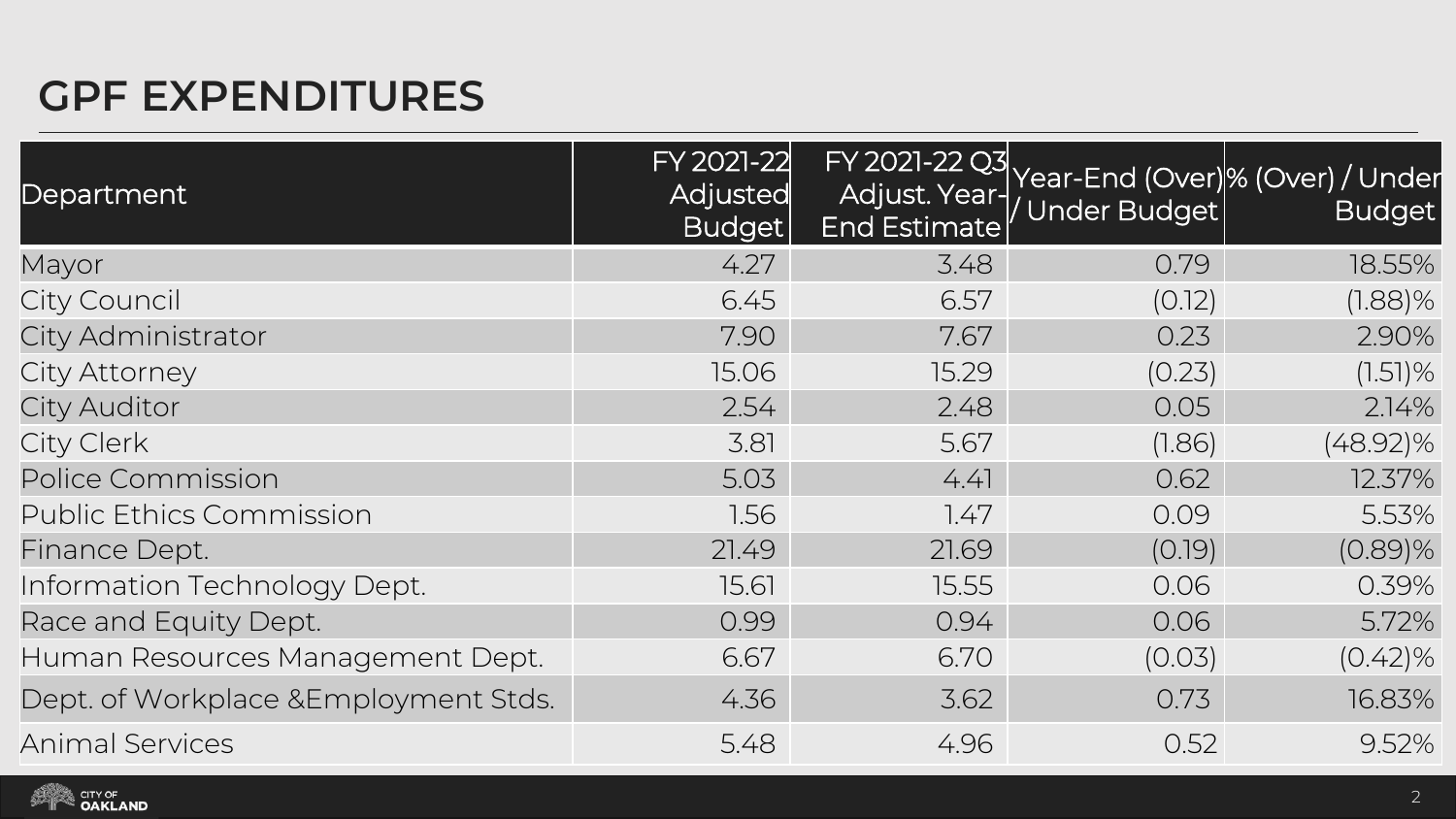### **GPF EXPENDITURES (continued)**

| Department                         | FY 2021-22<br>Adjusted<br>Budget | FY 2021-22 Q3<br>Adjust. Year-End<br><b>Estimate</b> | Under Budget | Year-End (Over) % (Over) / Under<br><b>Budget</b> |
|------------------------------------|----------------------------------|------------------------------------------------------|--------------|---------------------------------------------------|
| Police Dept.                       | 324.46                           | 312.37                                               | 12.09        | 3.73%                                             |
| Fire Dept.                         | 176.30                           | 174.94                                               | 1.36         | 0.77%                                             |
| Dept. of Violence Prevention       | 12.97                            | 11.23                                                | 1.75         | 13.45%                                            |
| Oakland Public Library Dept.       | 14.12                            | 12.73                                                | 1.39         | 9.83%                                             |
| Oakland Parks and Recreation Dept. | 16.85                            | 14.76                                                | 2.09         | 12.40%                                            |
| Human Services Dept.               | 21.67                            | 20.83                                                | 0.83         | 3.85%                                             |
| Economic and Workforce Dev. Dept.  | 13.91                            | 13.24                                                | 0.67         | 4.84%                                             |
| Housing and Community Dev. Dept.   | 0.10                             | 0.10                                                 |              | $-$ %                                             |
| Oakland Public Works Dept.         | 4.24                             | 4.50                                                 |              | $-\%$                                             |
| Dept. of Transportation            | 17.61                            | 17.58                                                | 0.04         | 0.22%                                             |
| Non-Dept. and Port                 | 108.31                           | 115.61                                               | (7.31)       | $(6.75)\%$                                        |
| Capital Improvement Projects       | 1.62                             | 1.62                                                 |              | $-$ %                                             |
| FY 2021-22 Expenditures            | 813.39                           | 800.02                                               | 13.37        | 1.64%                                             |

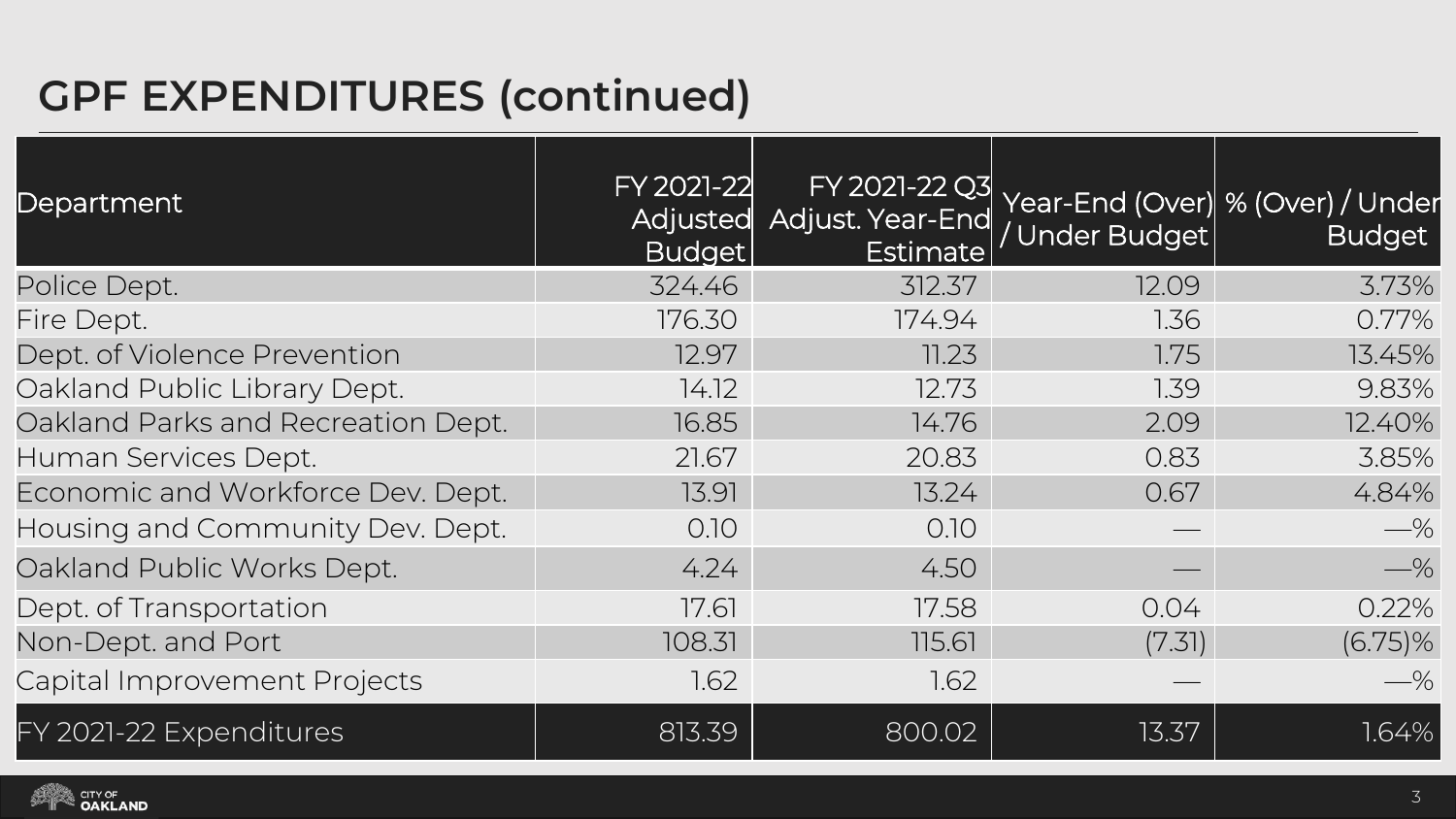### **GPF FUND BALANCE**

| <b>Estimated FY 2021-22 Beginning Audited Fund Balance</b>                                                                                                                   | \$95.46   |
|------------------------------------------------------------------------------------------------------------------------------------------------------------------------------|-----------|
| FY2021-22 Performance                                                                                                                                                        |           |
| Revenue                                                                                                                                                                      | 859.25    |
| Expenditures                                                                                                                                                                 | 800.02    |
| FY 2021-22 Operating Surplus / (Deficit)                                                                                                                                     | 59.23     |
|                                                                                                                                                                              |           |
| Unaudited Ending Fund Balance                                                                                                                                                | 154.69    |
|                                                                                                                                                                              |           |
| Obligations Against Ending Fund Balance                                                                                                                                      | $-154.69$ |
| OMERS Reserves (Reso. No. 85098 C.M.S)                                                                                                                                       | $-2.36$   |
| Budgeted use of Fund Balance during Biennial FY21-23                                                                                                                         | $-28.07$  |
| Prior Year Transfer of Fund Balance to the Emergency Reserve (Fund 1011)                                                                                                     | $-48.31$  |
| New Revenue Subject to Excess RETT CFP Policy Including 50% for One Time Use, 25% for VSSF, 25% for<br>Long Term Obligations - Appropriated in the FY2022-23 Midcycle Budget | $-14.99$  |
| Contractually Obligated Transfers to Scotlan Convention Center (Report to Council Under<br>Development)                                                                      | $-1.03$   |
| Use of Undesignated Fund Balance in the FY2022-23 Midcycle Proposed Budget                                                                                                   | $-59.93$  |

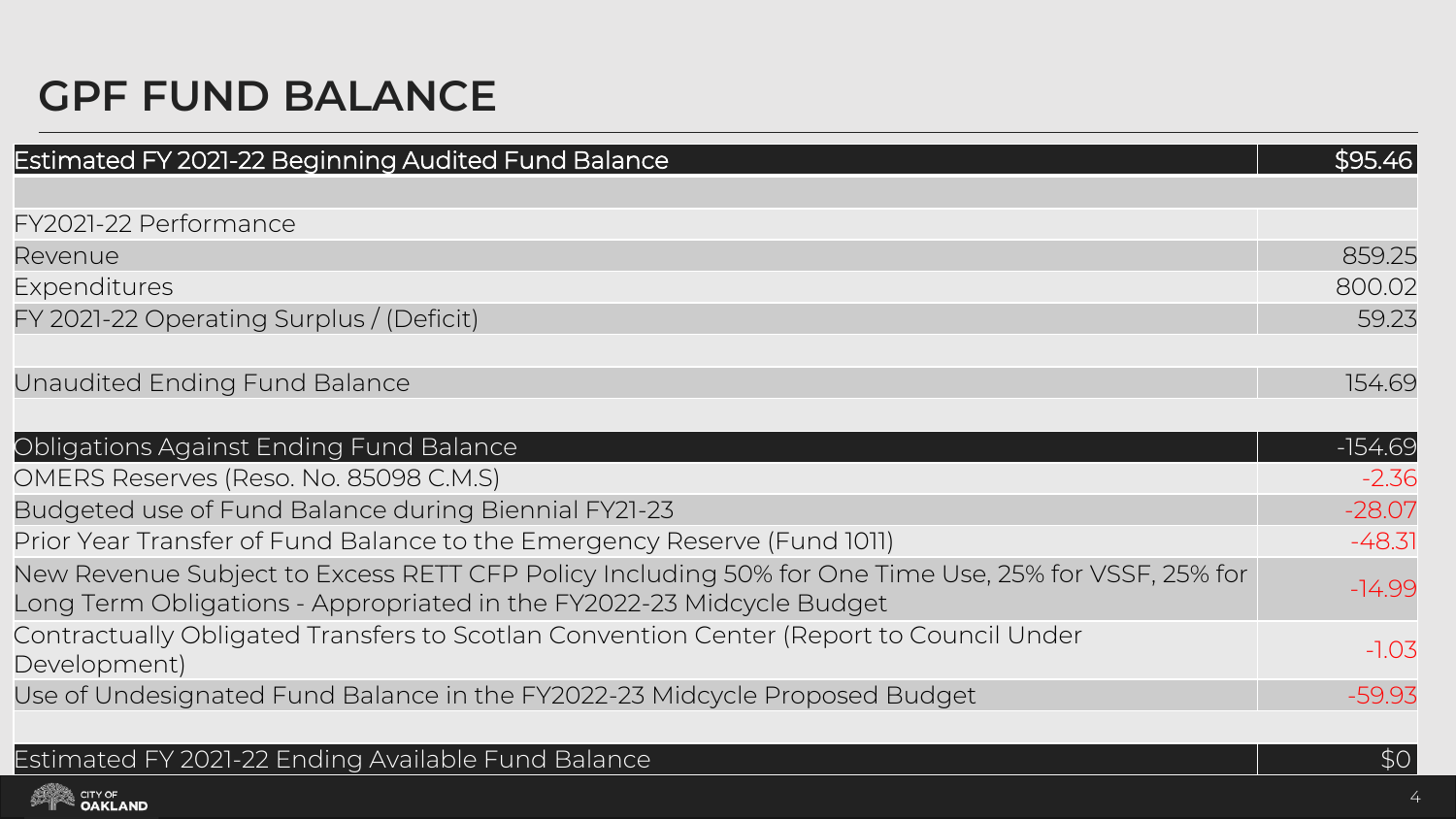### **SELECT NON-GPF FUNDS**

|                                                                                  | Audited        | Net (Use of) $\Lambda$                       | Estimated                |
|----------------------------------------------------------------------------------|----------------|----------------------------------------------|--------------------------|
| <b>FUND</b>                                                                      | <b>Balance</b> | Beginning Contrib. to Fund<br><b>Balance</b> | Ending<br><b>Balance</b> |
| Measure HH - Sugar Sweetened Beverage Distribution Tax (SSBT) Fund (1030)        | 7.82           | $-7.32$                                      | 0.14                     |
| Self-Insurance Liability Fund (1100) ^                                           | $-19.07$       | 0.79                                         | $-16.75$                 |
| Comprehensive Clean-Up Fund (1720)                                               | 4.31           | $-2.75$                                      | 2.95                     |
| Multipurpose Reserve Fund (1750)                                                 | $-0.66$        | $-0.57$                                      | $-0.6$                   |
| OPRCA Self Sustaining Revolving Fund (1820)                                      | 3.54           | $-0.07$                                      | 2.45                     |
| Affordable Housing Trust Fund (1870)                                             | 38.49          | $-35.02$                                     | 7.76                     |
| Measure B/BB and Measure F Funds (2211 to 2213, 2215 to 2220)                    | 31.21          | $-17.95$                                     | 17.84                    |
| State Transportation (Gas Tax) Funds (2230, 2232)                                | 4.59           | $-4.22$                                      | 9.45                     |
| Measure Q - OPR Preservation, Litter Reduction, Homelessness Support Fund (2244) | 11.99          | $-12.72$                                     | $-1.2$                   |
| Measure Z - Violence Prevention and Public Safety Act of 2014 Fund (2252)        | 1.73           | $-2.47$                                      | 0.26                     |
| Measure W - Vacant Property Tax Fund (2270)                                      | 0.94           | $-5.35$                                      | $-4.17$                  |
| Landscaping & Lighting Assess. District Fund (LLAD) (2310)                       | 0.5            | $-0.24$                                      | 0.13                     |
| Development Service Fund (2415)                                                  | 146.66         | $-77.1$                                      | 86.03                    |
| Measure C- Transient Occupancy Tax (TOT) Surcharge Fund (2419)                   | 0.22           | $-0.07$                                      | 0.15                     |
| Reproduction Fund (4300)*^                                                       | $-1.31$        | 0.26                                         | $-0.74$                  |
| City Facilities Fund (4400)*                                                     | 2.83           | $-3.95$                                      | 1.25                     |
| Central Stores Fund (4500)*^                                                     | $-3.58$        | 0.78                                         | $-2.84$                  |
| Purchasing Fund (4550)*^                                                         | $-0.21$        |                                              | $-0.28$                  |
| Measure KK Funds (5330, 5331, 5332, 5333, 5335)                                  | 112.79         | $-109.98$                                    | 2.81                     |

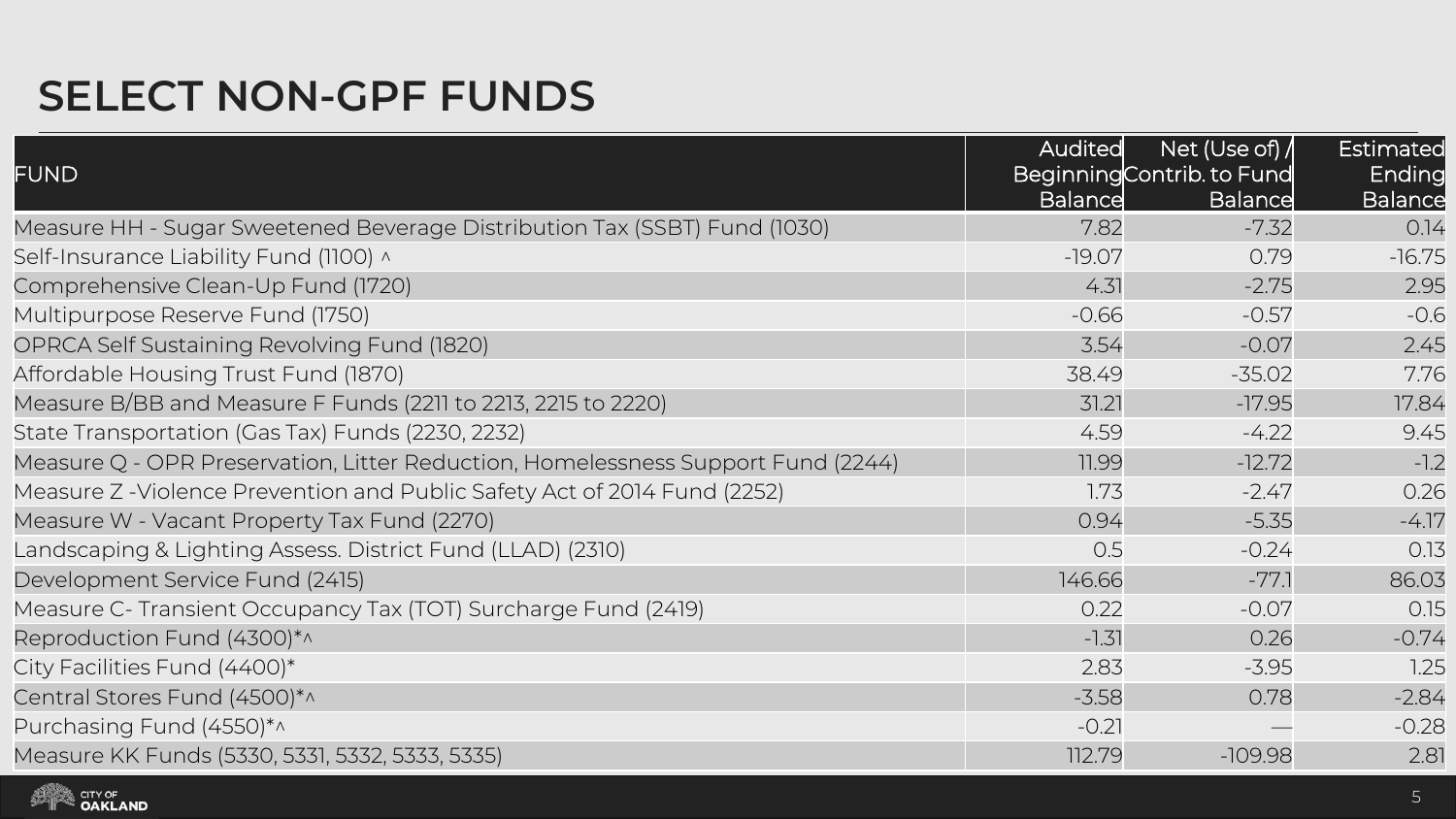#### **FY 2021-22 THIRD QUARTER REVENUES & EXPENDITURES**

# Questions?

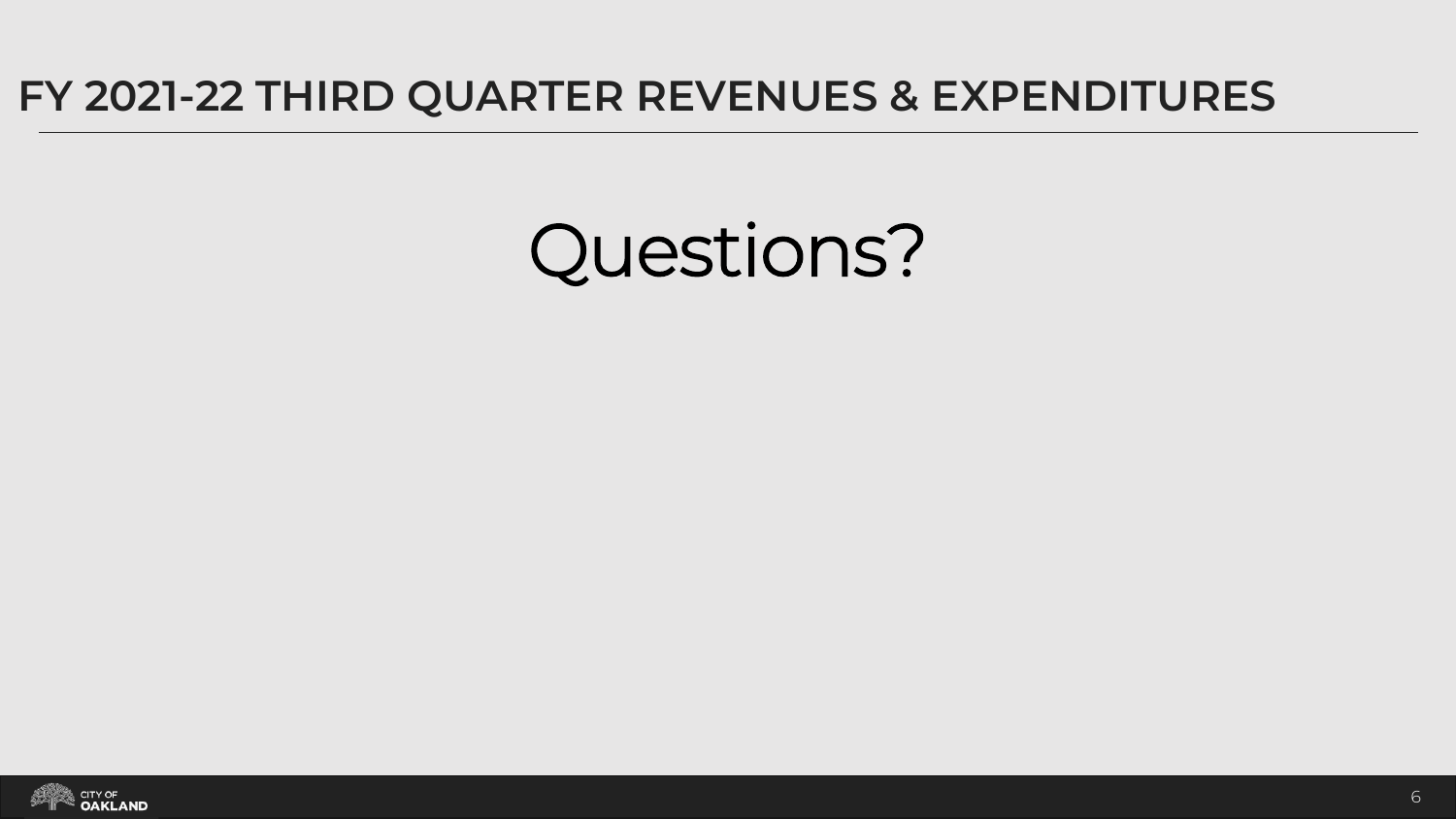# **CITY OF OAKLAND FY 2022-23 PROPOSED MIDCYCLE BUDGET ADJUSTMENTS**



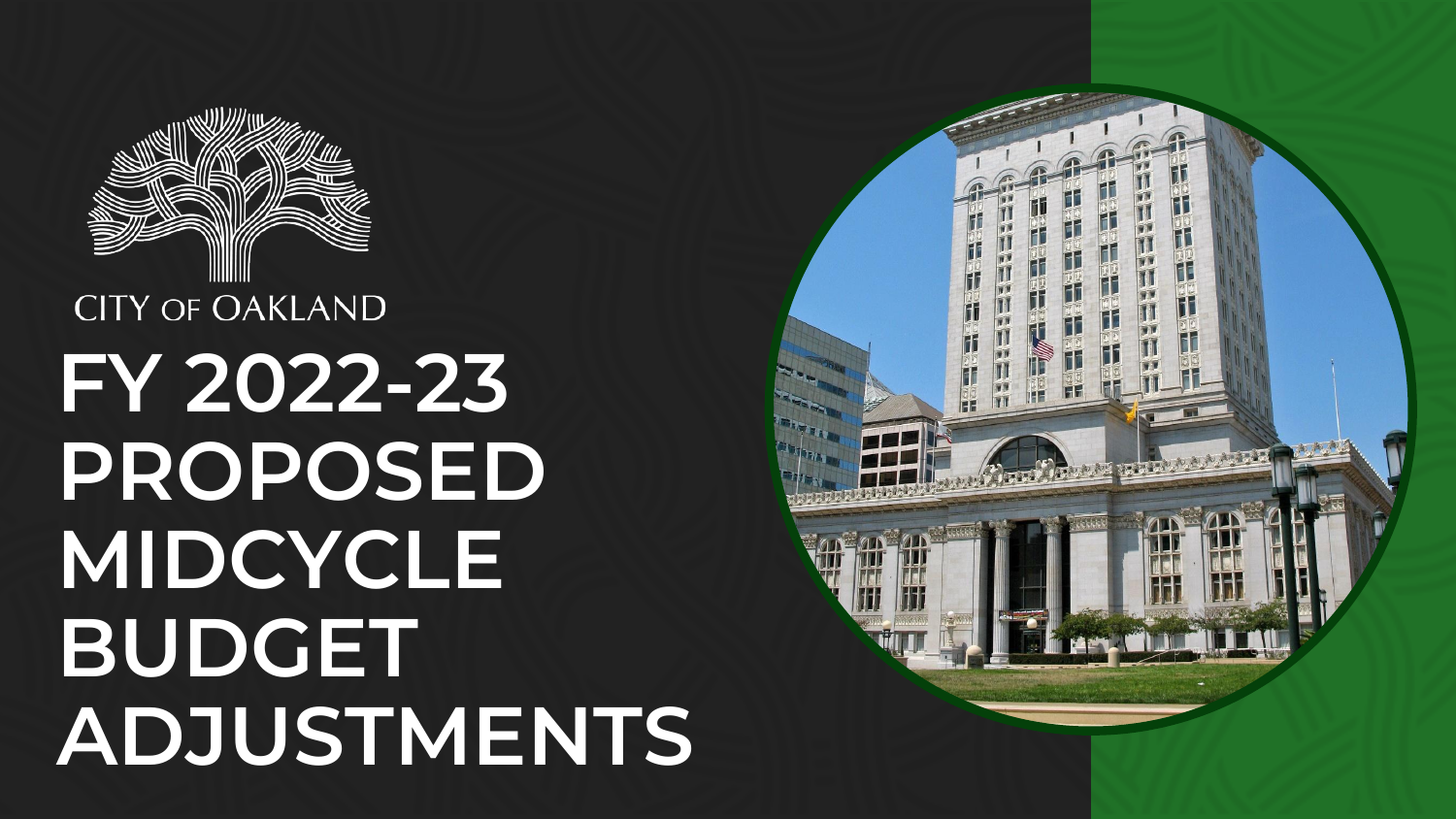### **OVERVIEW**

- Budget Timeline
- Budget Overview
- Priorities & Principles
- Expenditures & Service Impacts
- Current Economy's Impact on Budget & Projected Revenues
- Budget Process Enhancements
- OpenGov Review

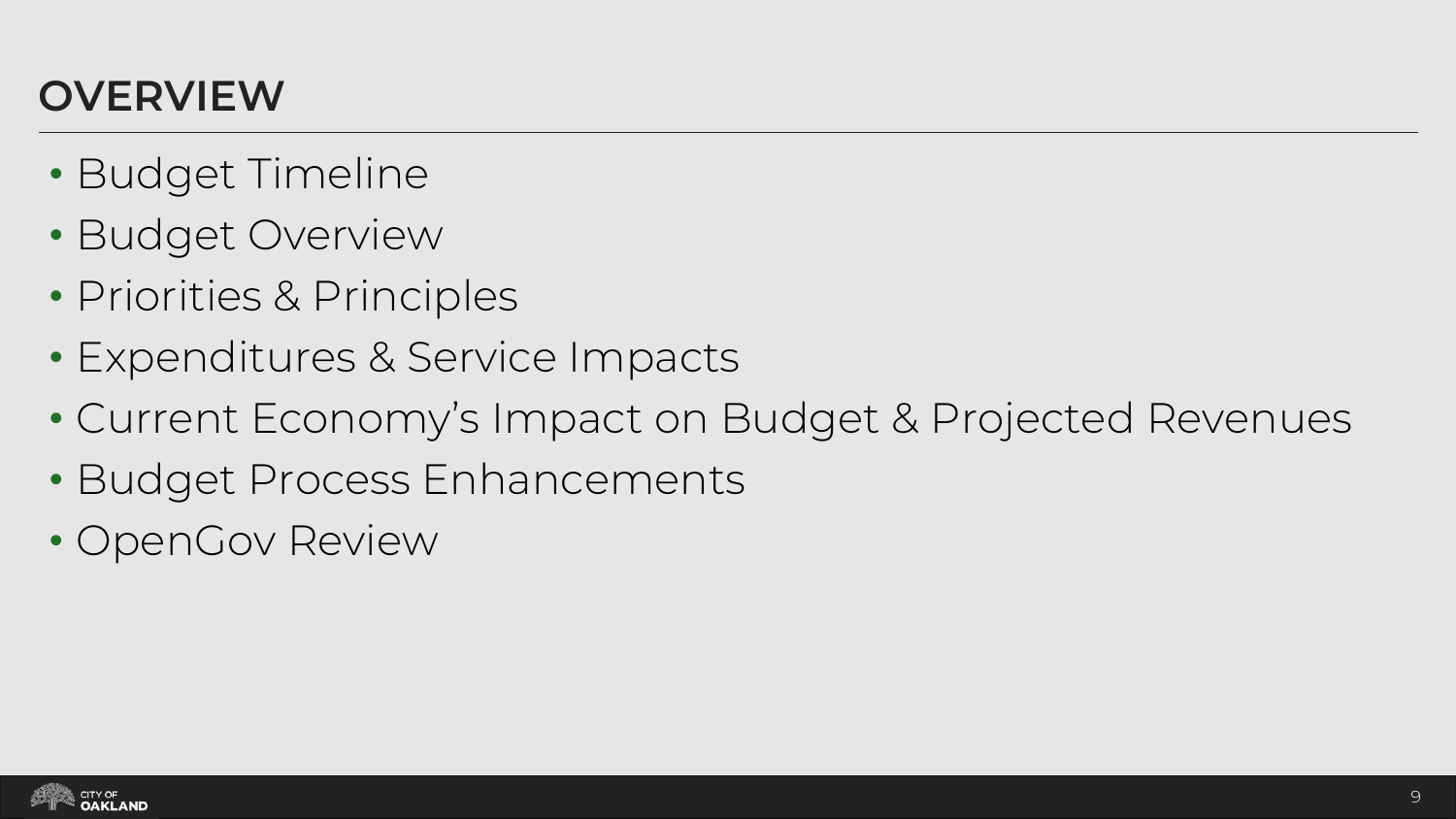#### **City of Oakland's Timeline**



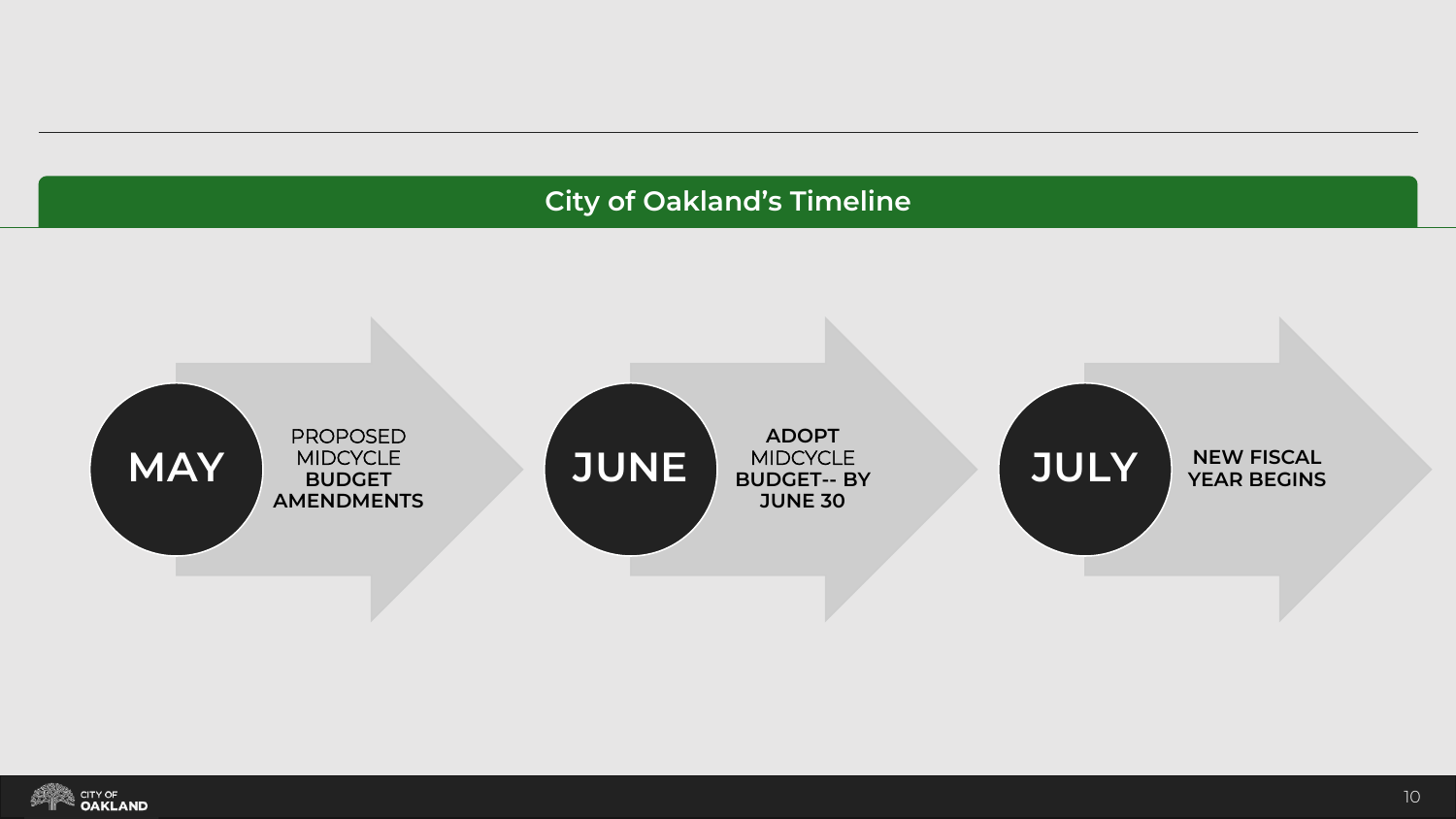### REVENUE EXPERIENCE

- General Fund revenues for FY 2022-23 increased by approximately \$111.8M of which \$75.3M is Use of Fund Balance
- All Funds revenues are now projected to be \$335.8 million higher in FY 2022-23 of which \$114.3M is Use of Fund Balance, \$49.3M are increased Inter-Fund Transfers, and \$37.4M is from Measure AA

### EXPENDITURE EXPERIENCE

- Significant Personnel Cost Savings Driven by High Vacancy Rates
- More Appropriate Budgeting of OPD Expenditures

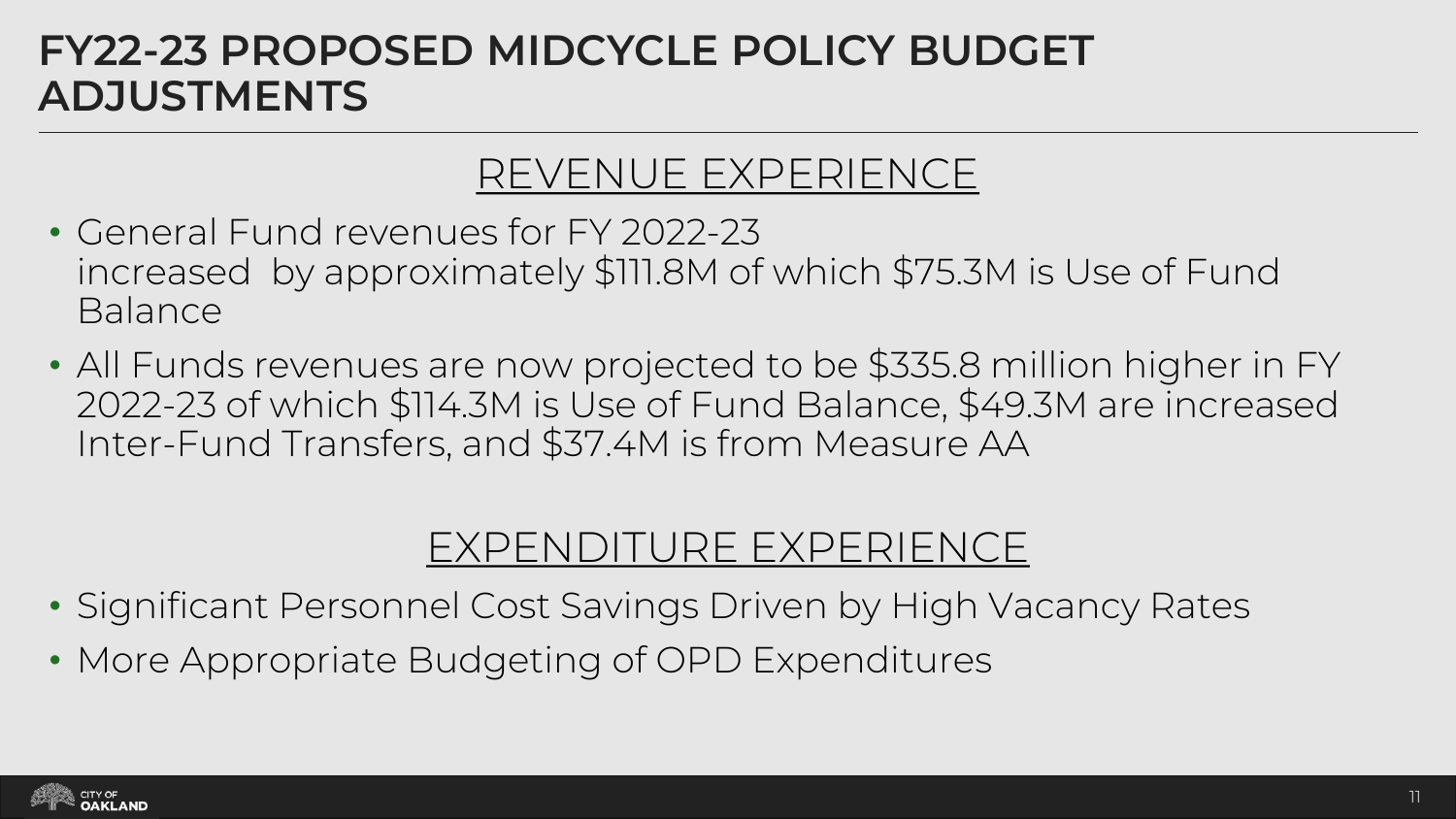|                                                      | Adopted<br>FY 2021-22 | Adopted<br>FY 2022-23 | Proposed<br>Midcycle<br>FY 2022-23 | Midcycle<br><b>Adopted vs</b><br>Proposed<br><b>Difference</b> |
|------------------------------------------------------|-----------------------|-----------------------|------------------------------------|----------------------------------------------------------------|
| <b>General Purpose Fund</b>                          | \$784,393,266         | \$760,238,332         | \$872,069,302                      | \$111,830,970                                                  |
| <b>Restricted Special Funds</b>                      | \$1,249,069,773       |                       | \$1,160,032,786 \$1,384,030,754    | \$223,997,968                                                  |
| <b>Total - All Funds</b>                             | \$2,033,463,039       |                       | \$1,920,271,118 \$2,256,100,056    | \$335,828,938                                                  |
| Full-Time Equivalent Positions -<br><b>GPF</b>       | 2,233.94              | 2,242.80              | 2,386.08                           | 143.28                                                         |
| Full-Time Equivalent Positions -<br><b>All Funds</b> | 4,379.03              | 4,414.12              | 4,619.06                           | 204.94                                                         |

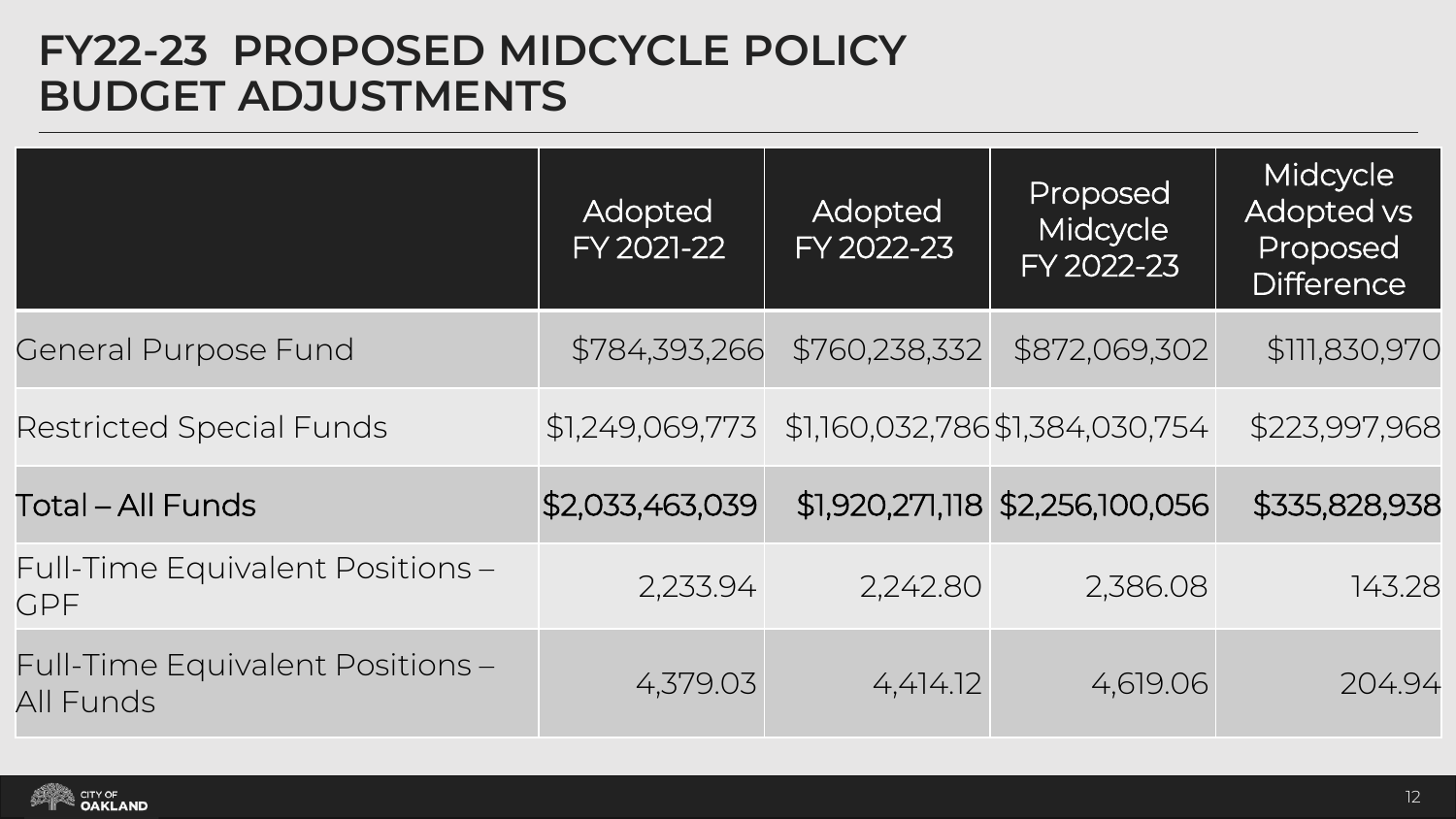#### MAINTAINS

- Adopted Service Decisions
- No layoffs
- Prudent fiscal policies of paying down unfunded liabilities & negative funds, restoring our Rainy-Day Fund and Reserves.

#### ENHANCES

- Invests in our City's workforce by funding an increase in wages for Non-Sworn employees
- Adding resources to tackle the crisis of vacant positions affecting most City Departments

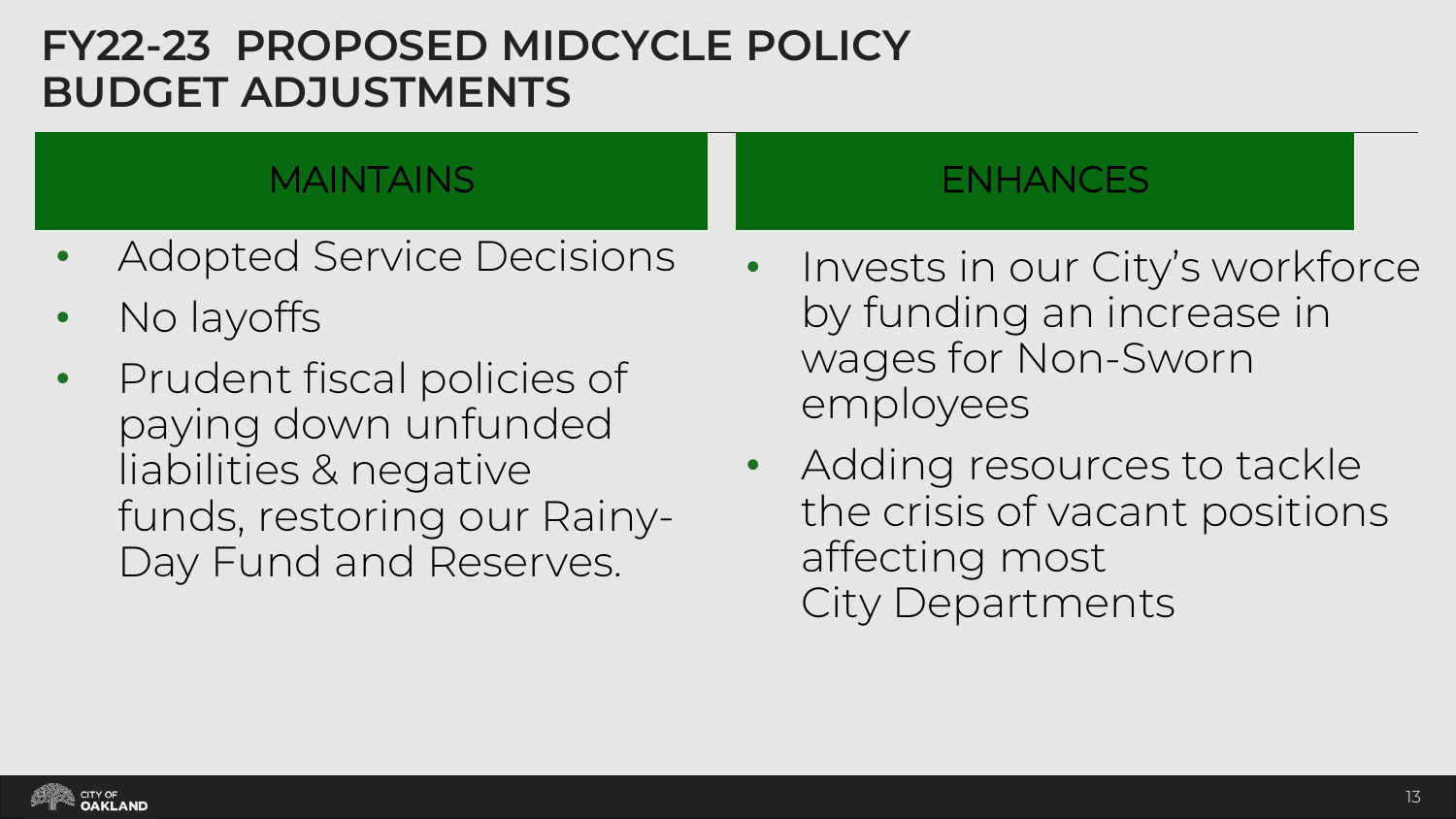#### ENHANCES

- Re-Organizations to Facilitate Efficiencies
	- Sustainability Unit and ADA Units to CAO
	- Contracting to Finance

#### INVESTS

- City Infrastructure
	- Information Technology funding for CAD/RMS,
		- Oracle, Radio Replacements
	- Funds to Complete Already Approved Captial Projects
	- Equipment for Clean and Green City Operations

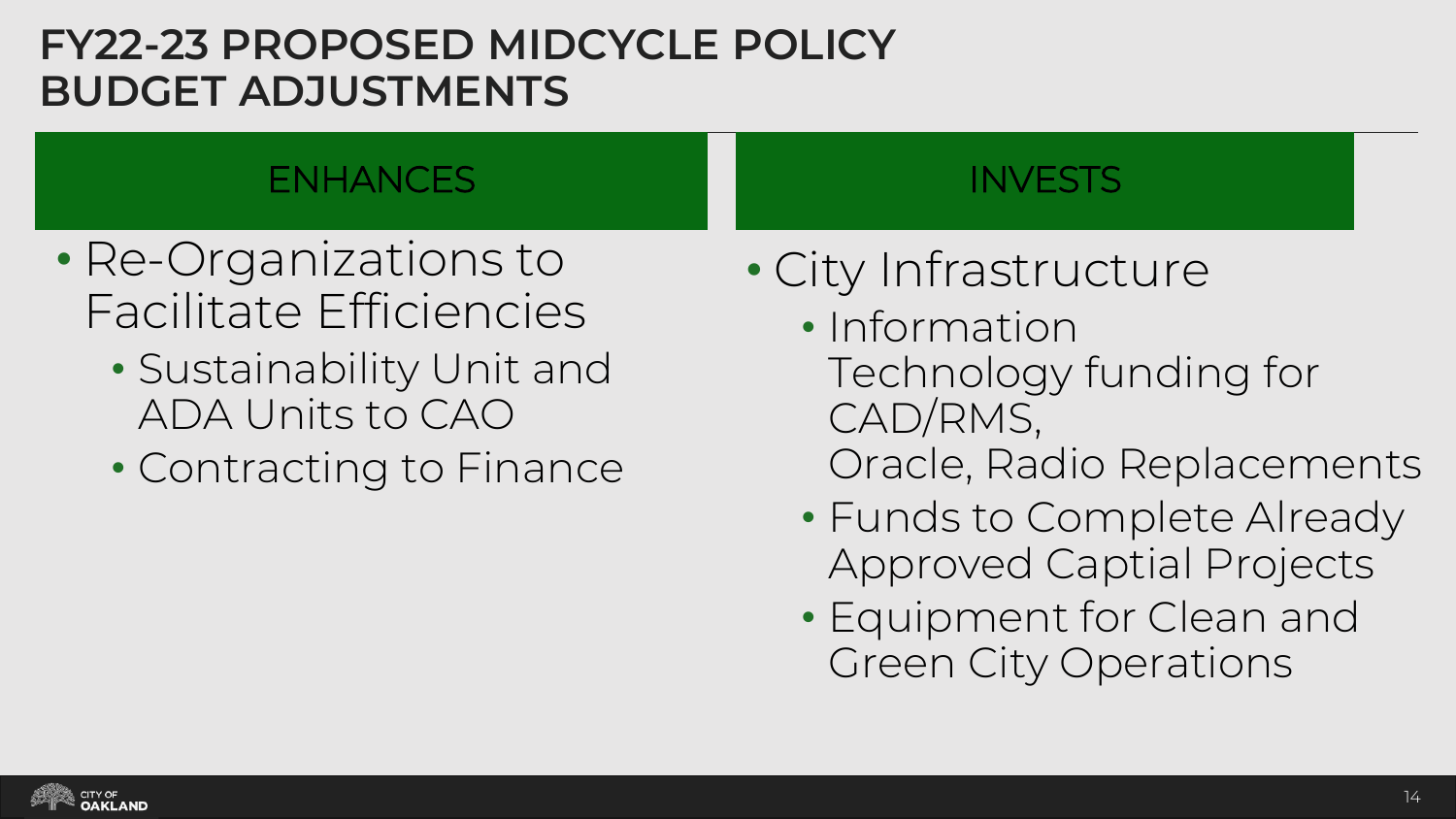### **FY 2021-23 BIENNIAL BUDGET PRINCIPLES AND PRIORITIES**

### COUNCIL PRIORITIES

- Affordable Housing & Homelessness Solutions
- Public Safety & Violence Prevention
- Good Jobs & Vibrant Economy
- Clean, Healthy, Sustainable Neighborhoods

### **PRINCIPLES**

- Advance racial equity
- Preserve services and staffing
- Protect the City's longterm financial health

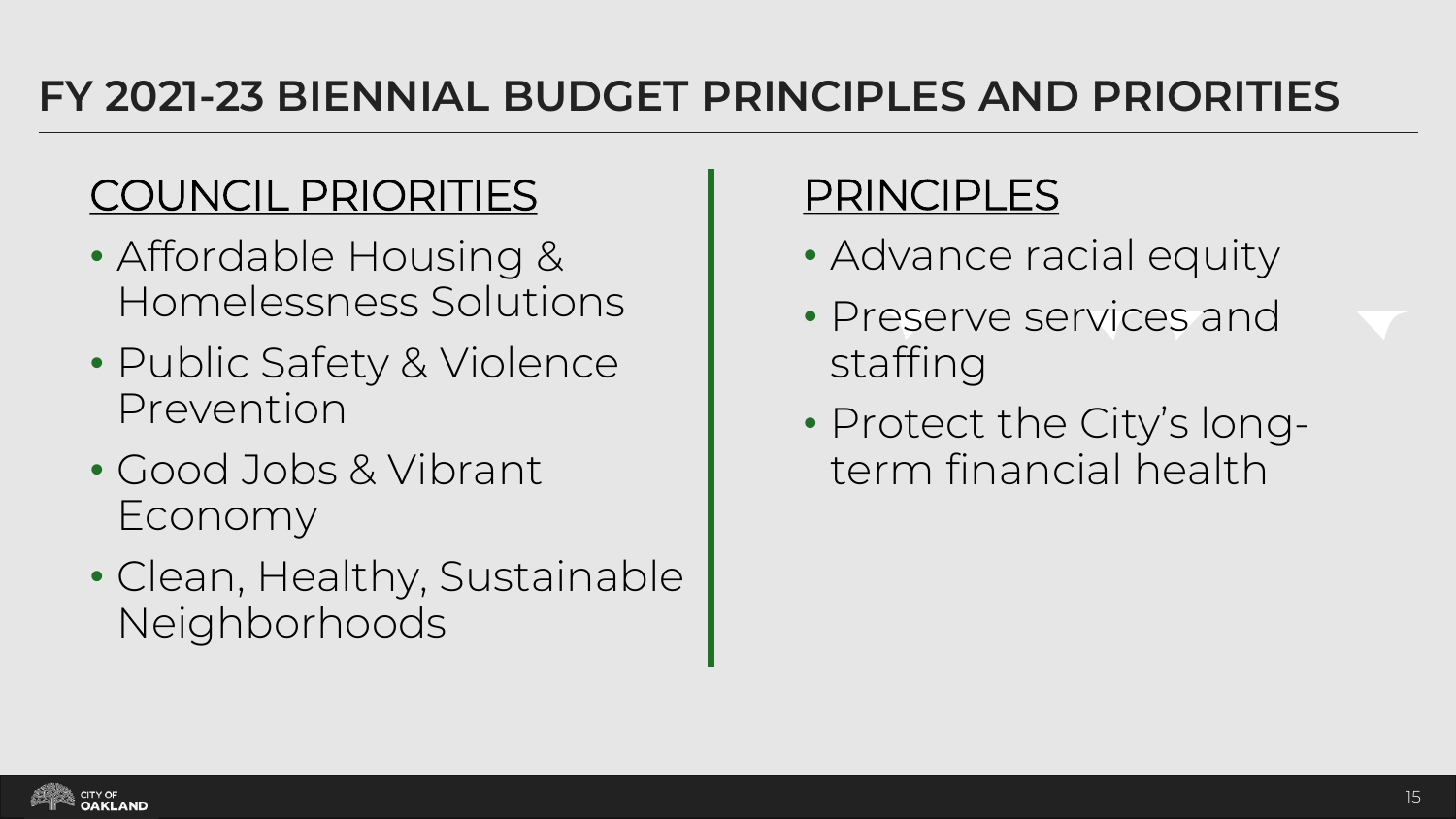### **FY 2022-23 PROPOSED MIDCYCLE ALL FUNDS BY EXPENDITURE TYPE**



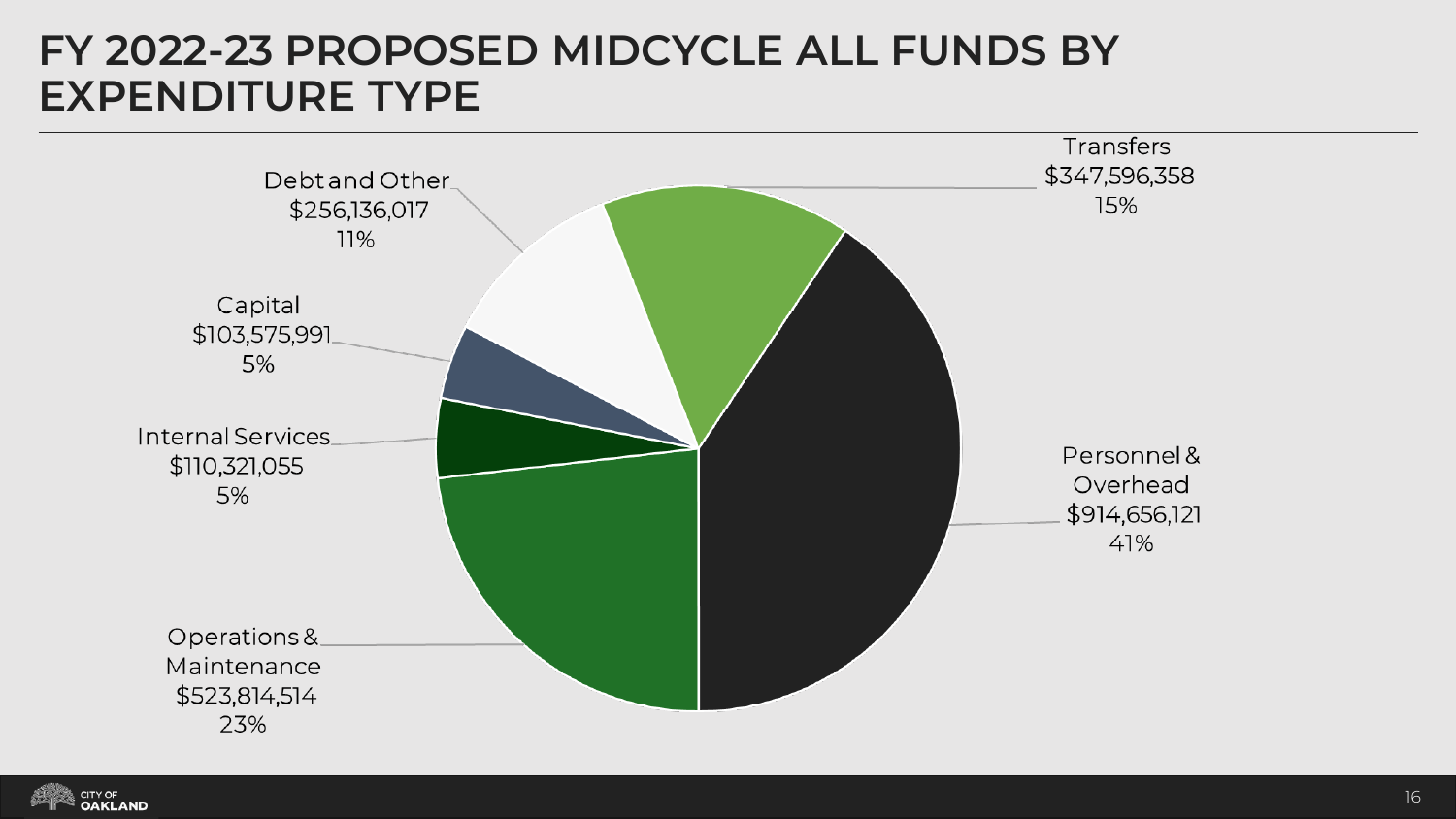### MAINTAINING INVESTEMENTS

The Proposed Budget Maintains the Investments made during the Biennial Process in the Council's Key Priorities. Additional Enhanced Investments are Noted in Subsequent Slides.

- Affordable Housing & Homelessness Solutions
- Public Safety & Violence Prevention
- Good Jobs & Vibrant Economy
- Clean, Healthy, Sustainable Neighborhoods

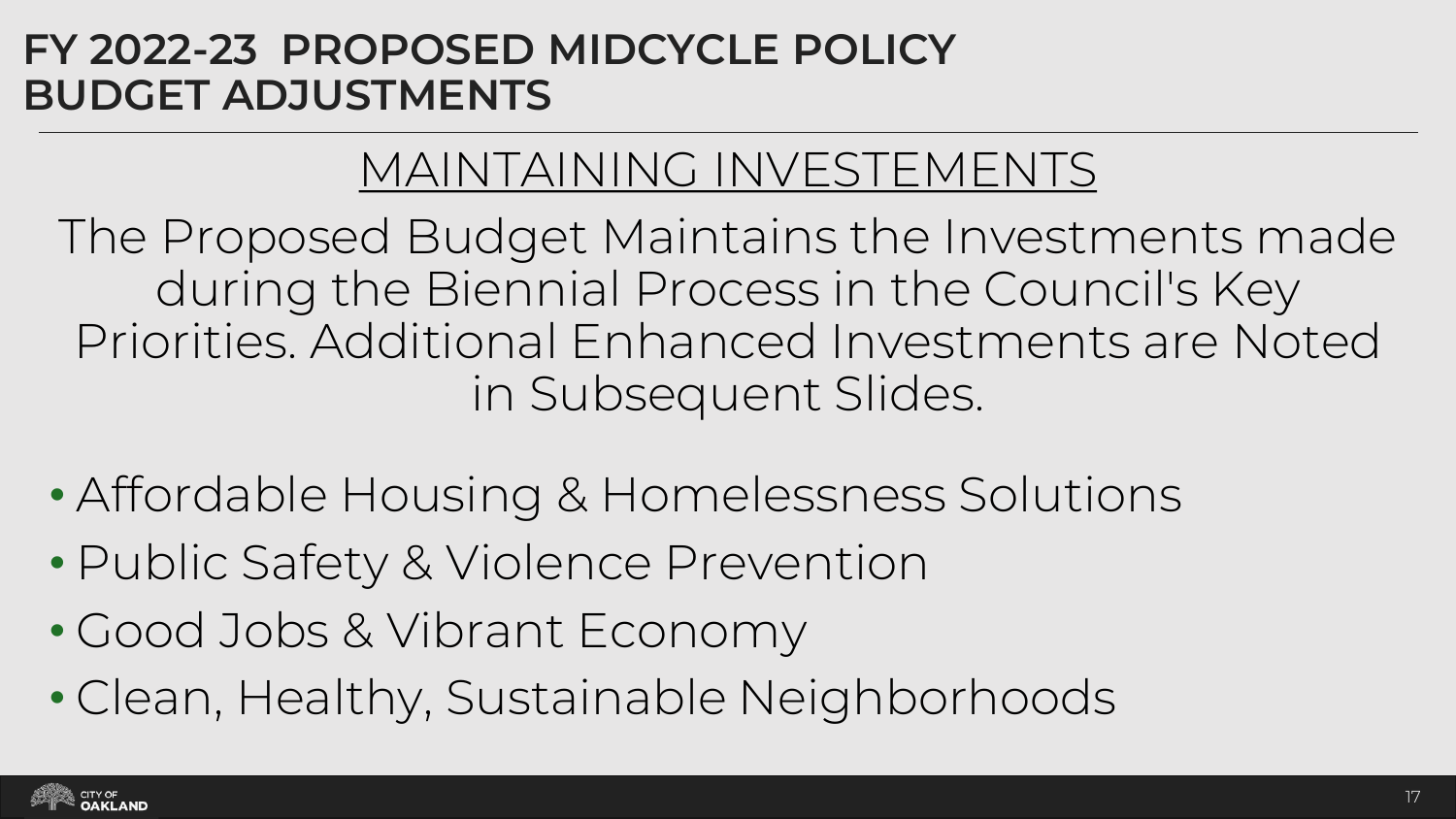### KEY ENHANCEMENTS Affordable Housing & Homelessness Solutions

- Lake Merritt Lodge \$10M
- Tenant Support Services \$1M
- Local Housing Trust Fund Award NOFA \$10M

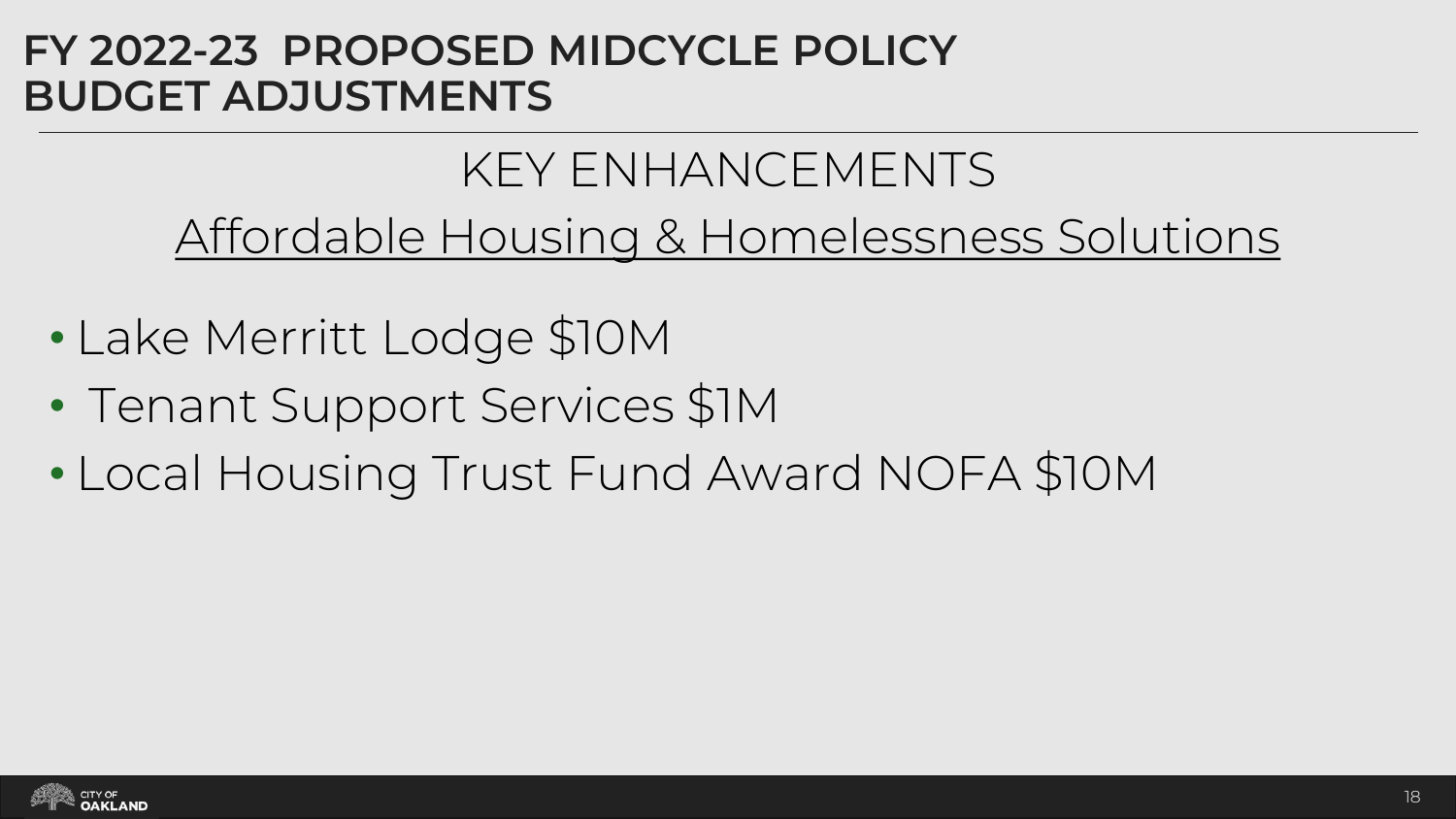### KEY ENHANCEMENTS Public Safety & Violence Prevention

- Additional Fire Academy \$1.7M
- Fire Station 2 Support Beginning May 2023
- Police Commission Staffing & O&M 6 FTE \$1.5M
- Civilian OPD Positions 4 FTE \$0.5M
- OPD Wellness Program Staff and O&M 1 FTE \$0.9M
- OPD Software Enhancements \$0.7M

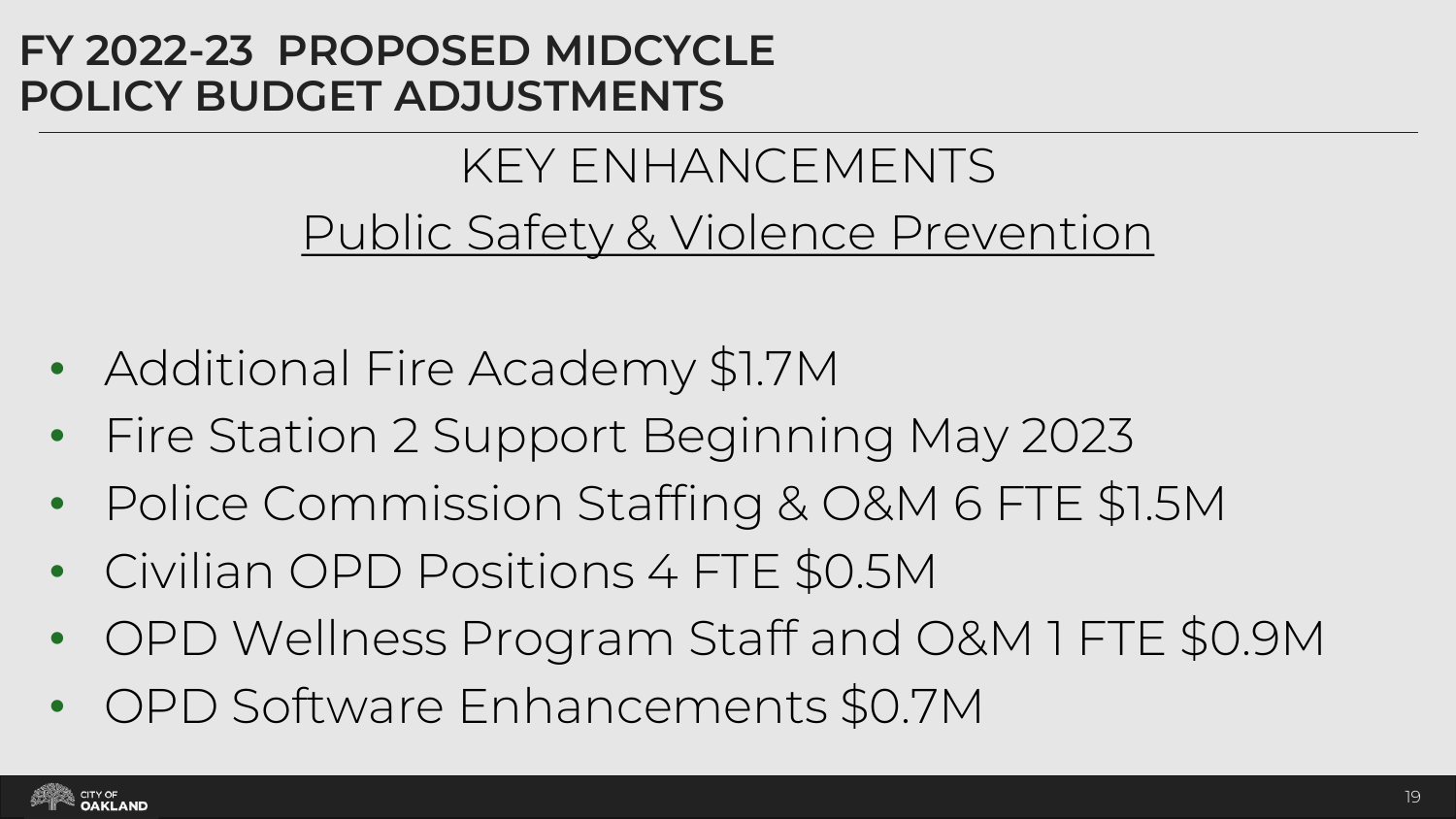### KEY ENHANCEMENTS Good Jobs & Vibrant Economy

- Cannabis Revolving Loan Fund Investments \$0.3M
- Cannabis Workforce Development Program \$0.3M
- Funding to Facilitate Special Events \$0.5M
- Reformed and Enhanced Permitting Process 4+ FTE \$3.3M
- Public Art Program Enhancements 1 FTE 0.2M

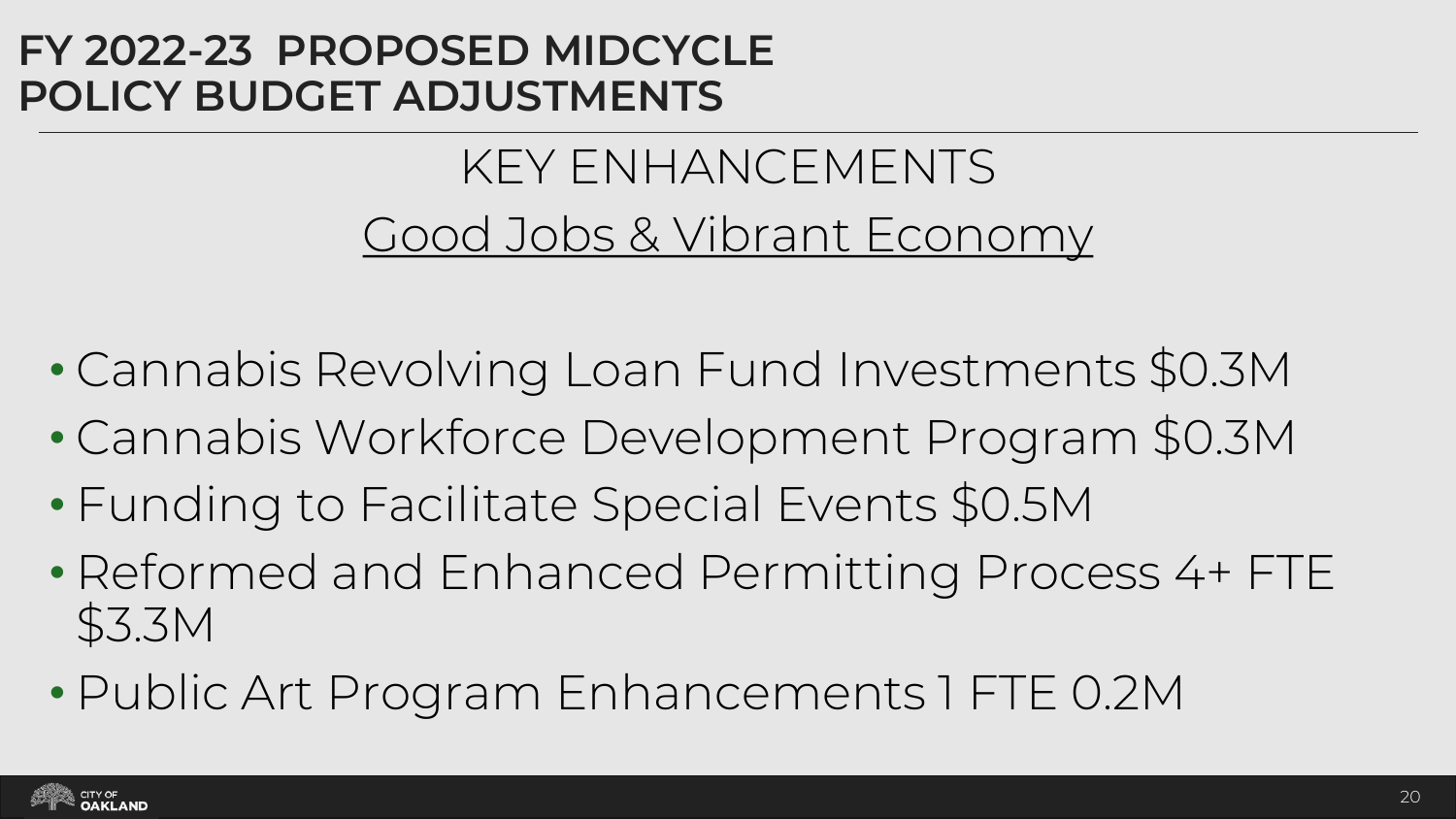### KEY ENHANCEMENTS Clean, Healthy, Sustainable Neighborhoods

- Food Program Subsidy \$2.0M
- Sustain Operations of All Head Start Slots and Sites
- Measure AA Funds Dedicated Early Childhood Ed. \$23.1 M
- Measure AA Funds Dedicated to College/Career Access & Post-Secondary Education Outcomes \$11.6M
- OPRYD Summer Transit Pilot Program \$450K
- Debris recycling compliance and enforcement 4 FTE \$1.0M

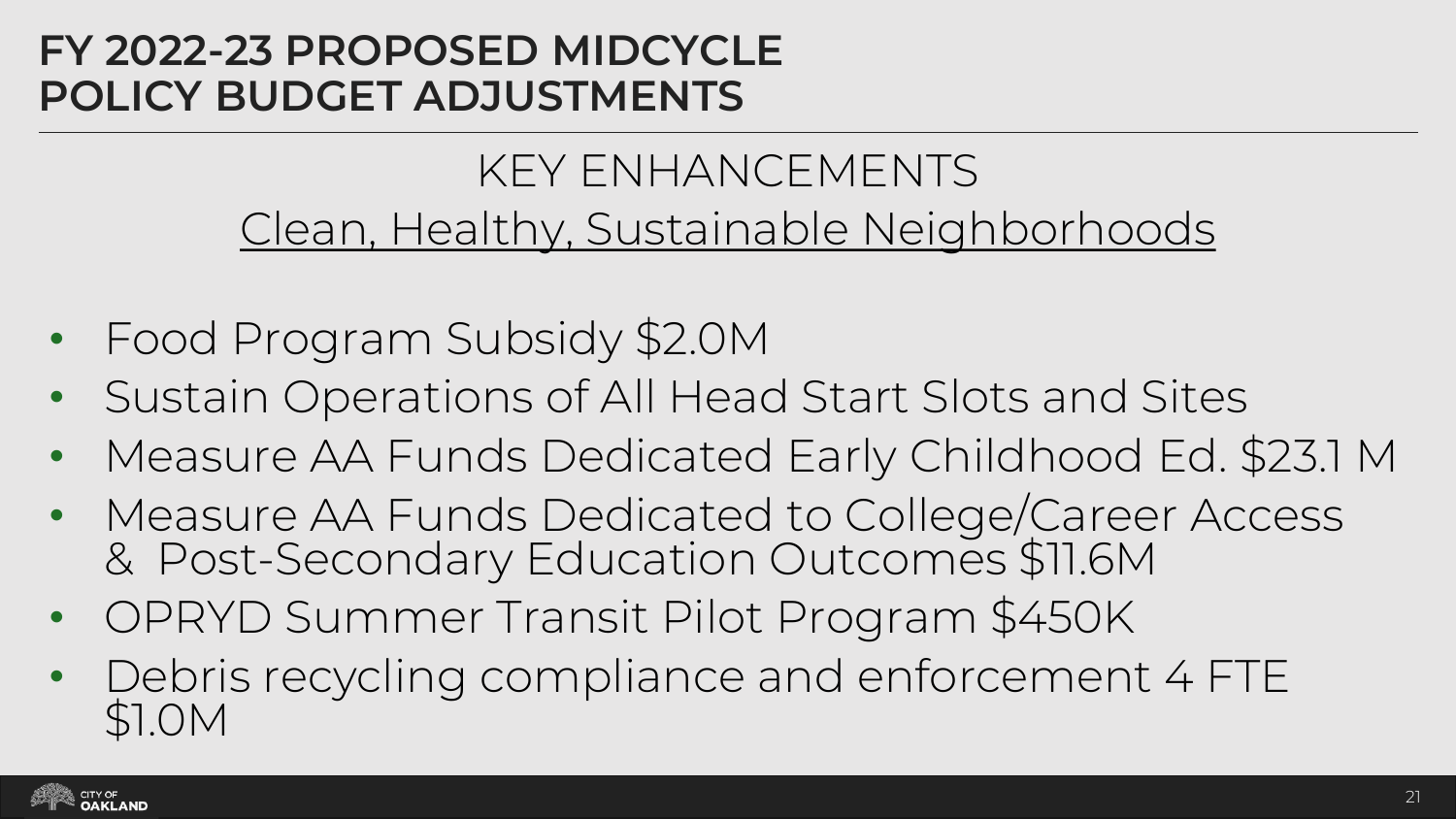### KEY ENHANCEMENTS **Other Highlights**

- Investments in Critical ITD Systems & Projects \$3.9M
- HR Resources to Improve Hiring 8 FTE \$1.1M
- Reorganize Procurement, Sustainability, & ADA Functions
- Council Contingency \$8.0M
- No Layoffs of City Staff

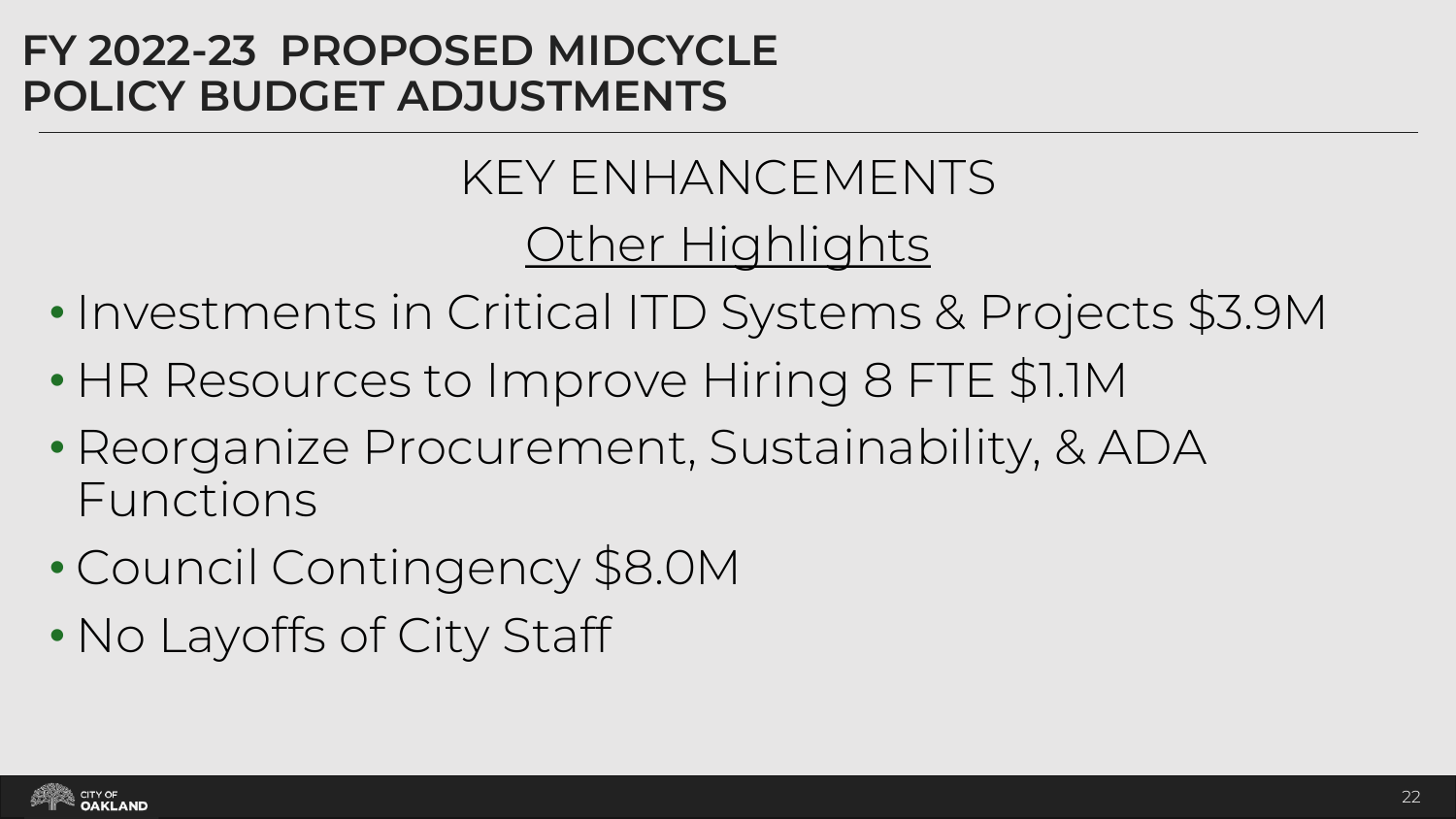### IMPLEMENTING COUNCIL POLICY DIRECTIVES

- Impact Fee Analysis and Development Revenue Forecasting Analyst and Contract 1.0 FTE \$0.4M
- Translation Services for Council Meetings \$0.2M
- Bond Measure Election Cost \$0.6M
- Race and Equity-Data Analyst and Contract dollars \$0.3M

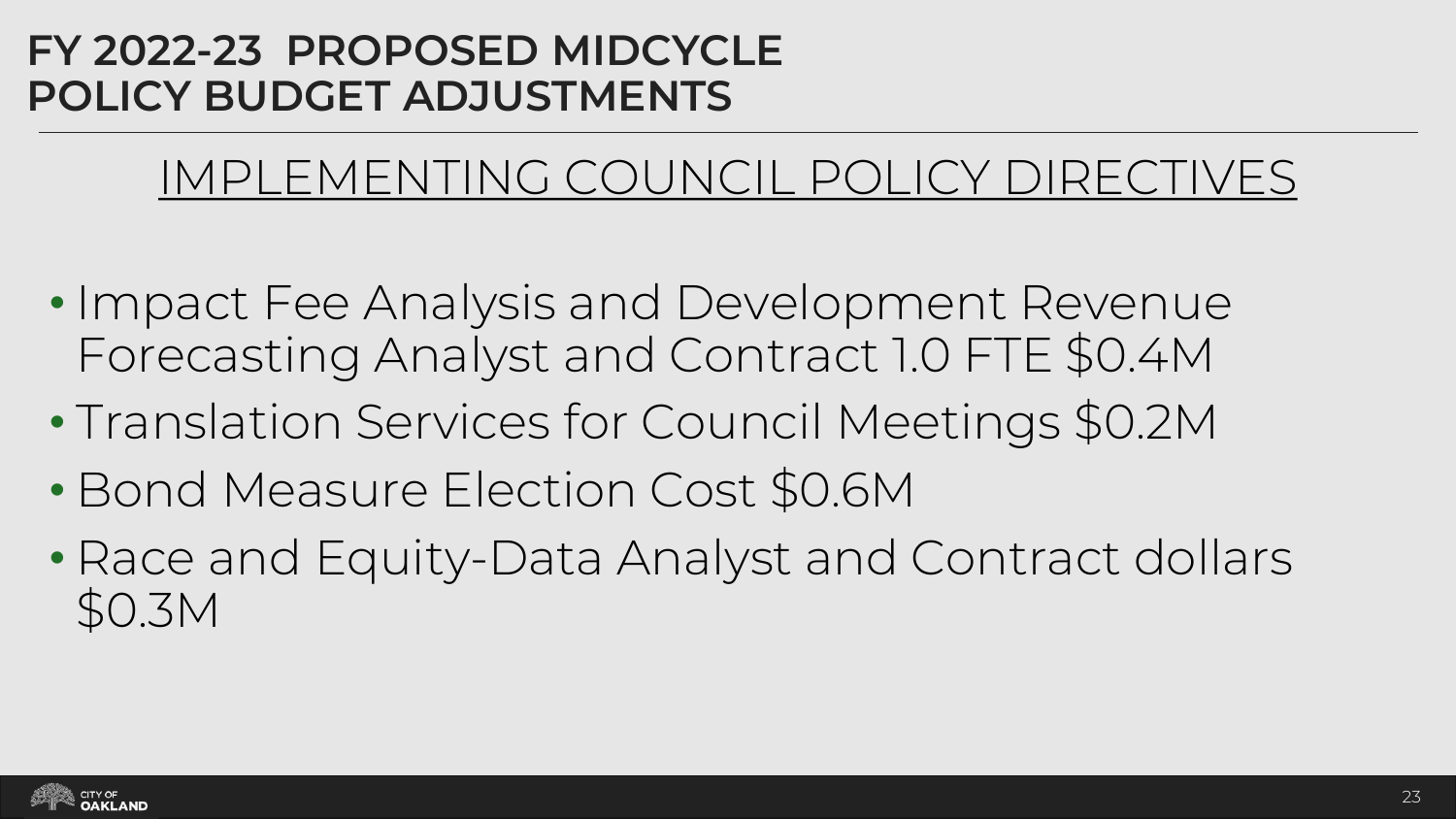### FISCAL PRUDENCE

- Reserves- Additional funding to VSSF based on Excess RETT \$6.0M
- Payoff, Reestablish, & Add Funds to Capital Project Reserve Fund \$0.1M
- Long Term Liabilities- Addressing Negative Funds \$21.6M
- Subsidies- Subsidizing Other Funds (Grants, Special Revenue Funds) to prevent negative balances \$20.0M

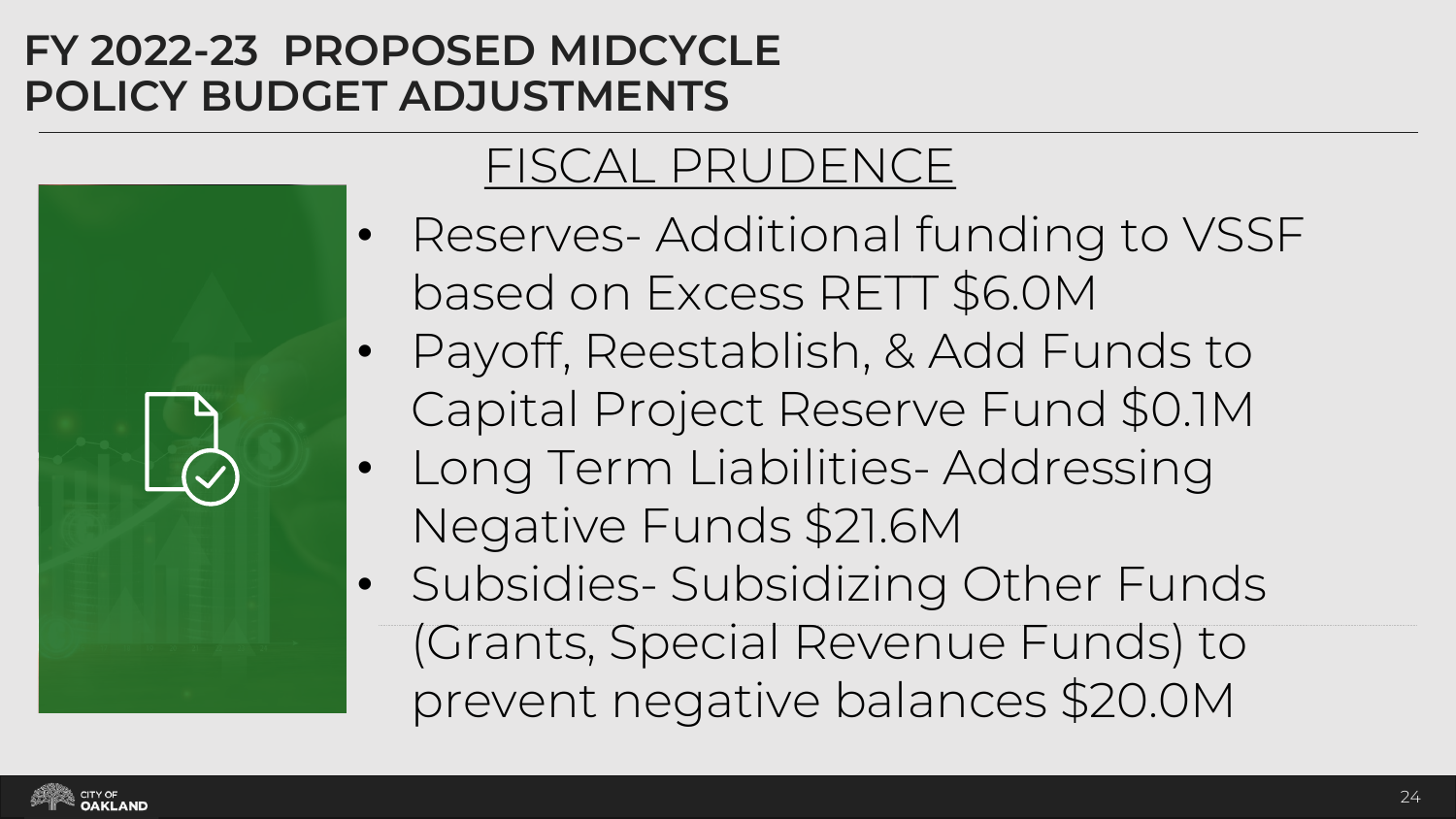- Structural Imbalance between Revenues and Expenditures Remains
	- Ongoing Revenue Recovery Slower vs Expenditure Acceleration
	- Inflationary Pressures on Cost of Goods and Services
	- Rising Interest Rates on Debt Issuances, Liabilities
- GPF One-Time Funding \$143.3 Million Drop Off
	- Use of Fund Balance \$75.3M
	- ARPA Full Usage \$68.0M
- Grant Funding Conclusions
	- HHAP, CARES, FEMA, & Other Pandemic Aid

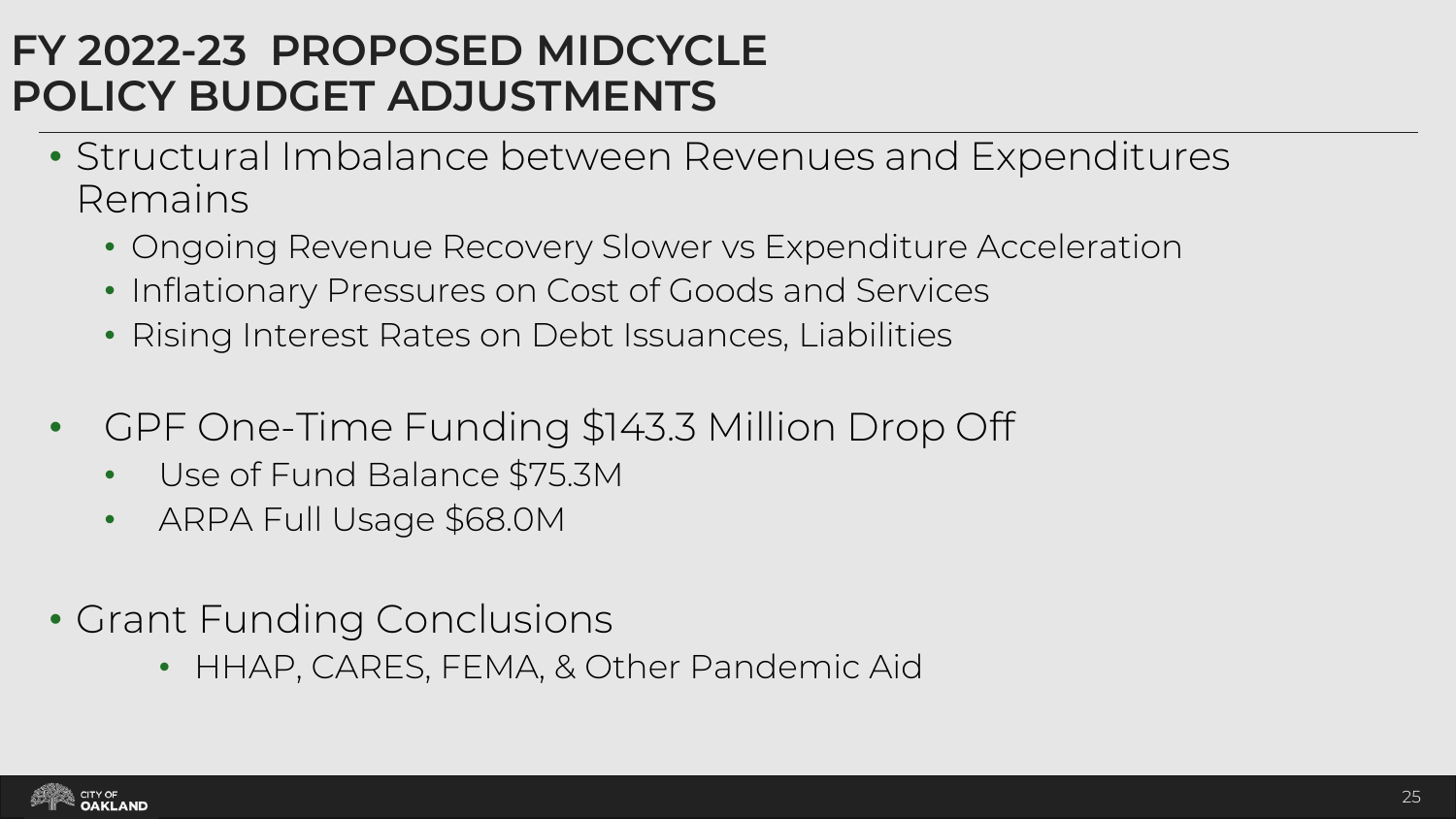

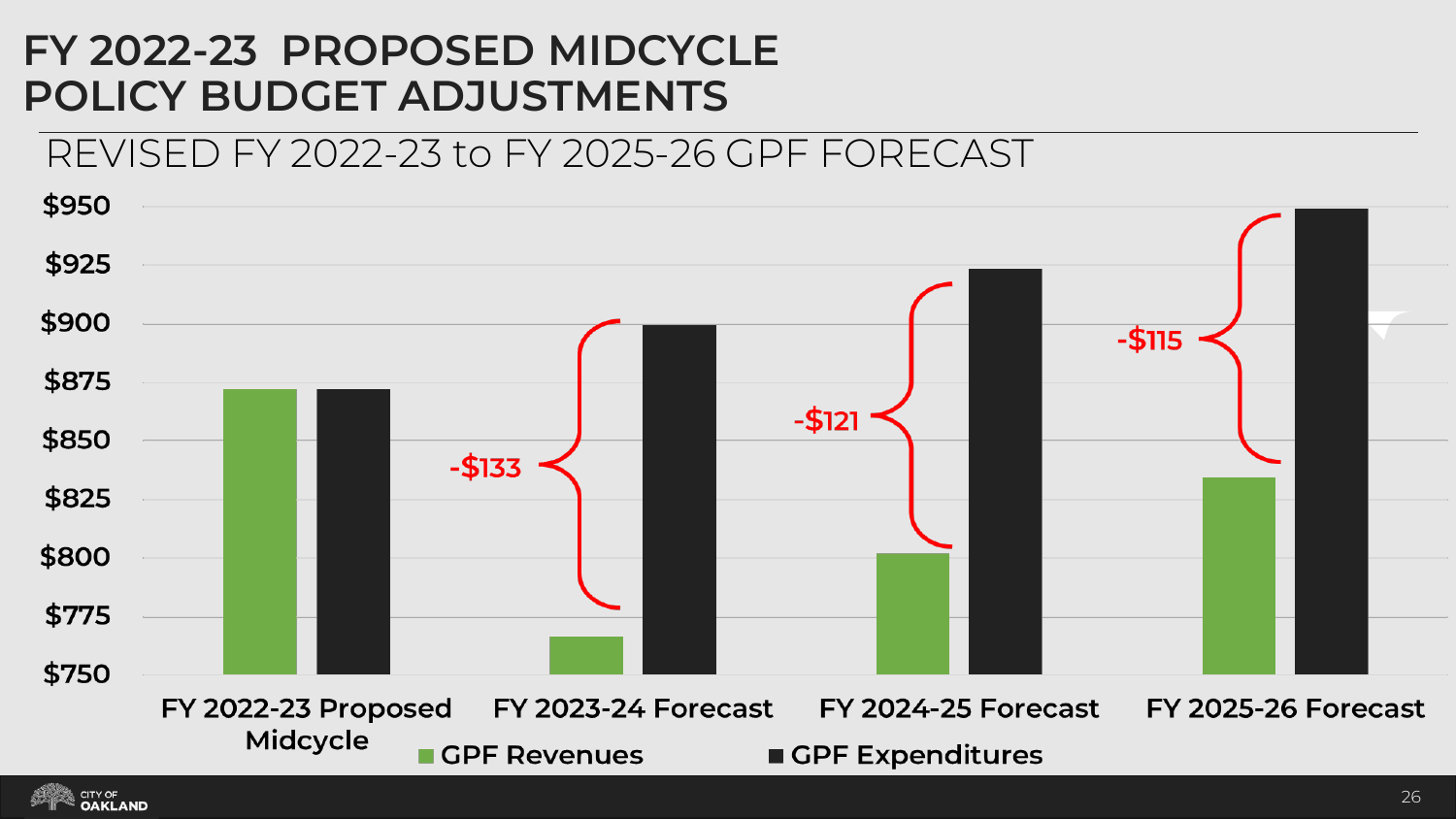### FUTURE ECONOMIC CONCERNS

- Historic Inflation
- Rising Interest Rates
- Supply Disruption
- Ukrainian War
- Federal & State Relief Aid & Emergency Measures Ending
- Revenues Showing Recovery to Pre-Pandemic
- Internal System and Labor Market Challenges to Hiring

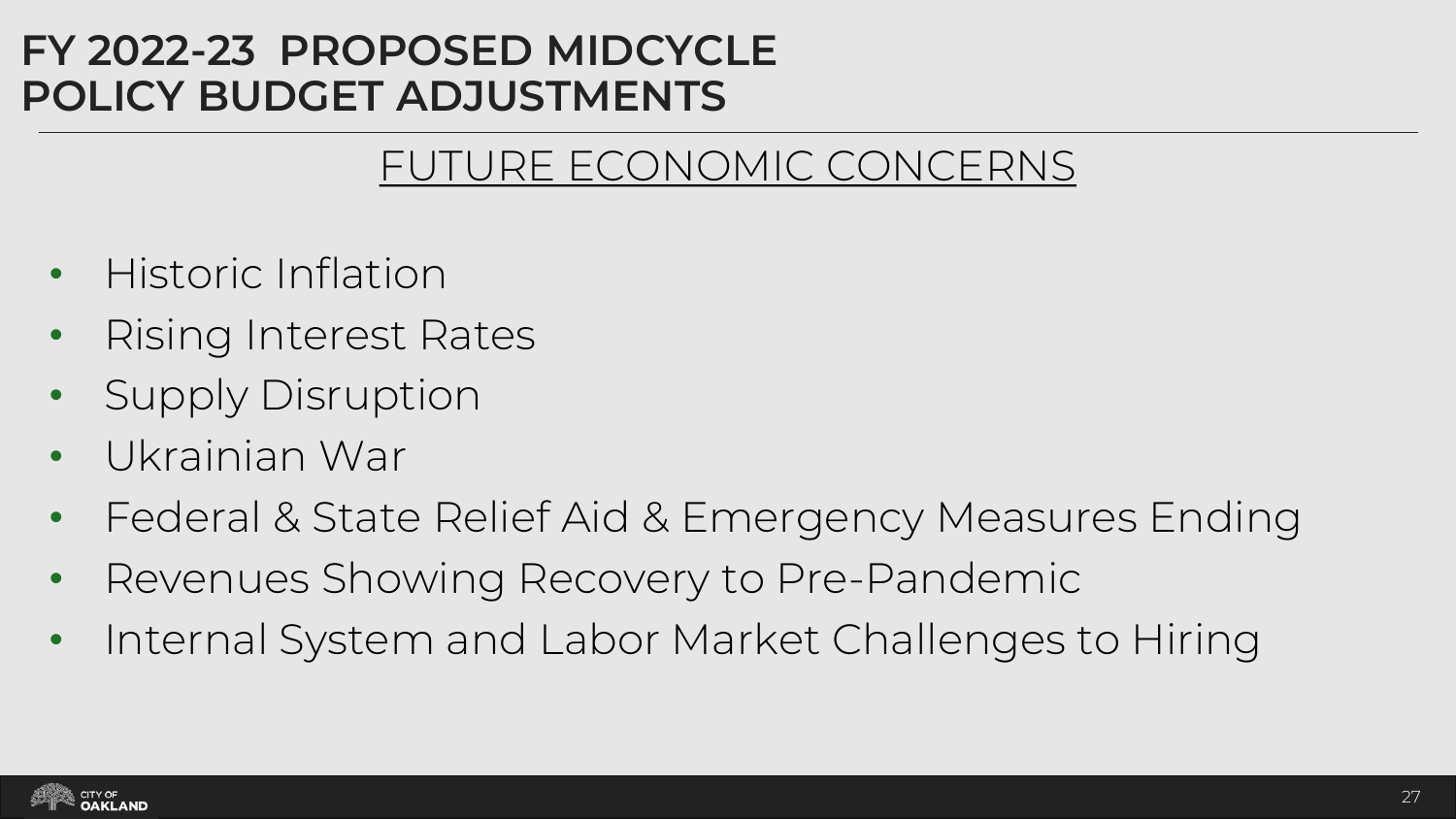### KEY IMPENDING SERVICE DECISIONS

- Grant Funding Ending
	- MACRO \$10M will be Fully Used over the Next Biennium
	- State Homelessness Funding Awarded in Rounds with no Future Guarantees
	- CARES ACT Homelessness & Housing Support
- Many Pilot Programs & Enhancements are One-Time Funded • Council Translation • \$2.0M for Saba Foods Program
	- Cannabis Equity Investments
	- ITD Systems
- Special Events Funding
- OPRYD Transport Pilot
- \$1.0M Tenant Support Services Additional Sworn Academies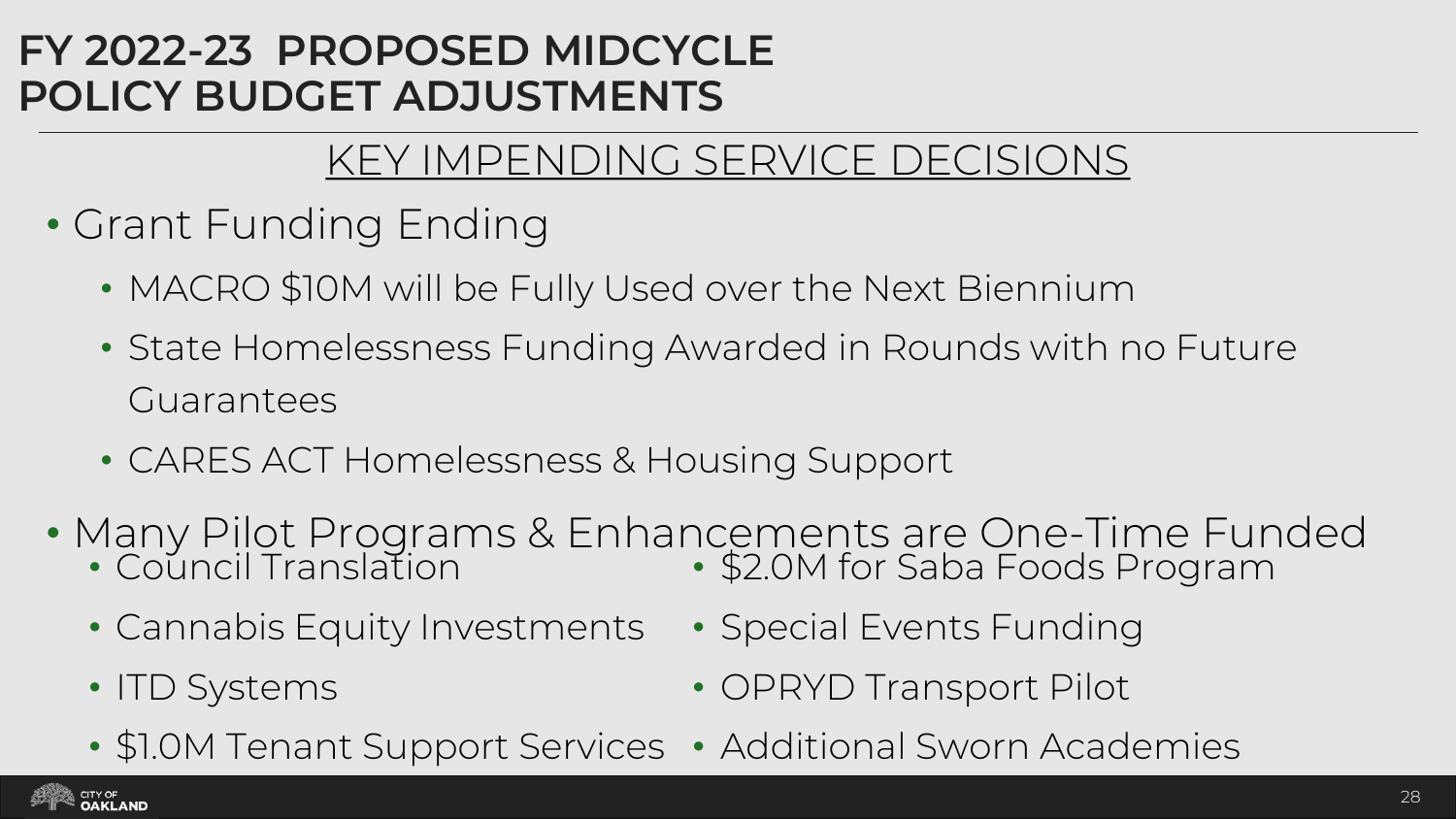### KEY IMPENDING SERVICE DECISIONS

### • ONE-TIME FUNDED

- GPF Lake Merrit Lodge Funding
- GPF DVP Investments \$10M+
- GPF Subsidies to OPRYD \$4.6M
- GPF Subsidies to Grant Funds \$15.4M
- Affordable Housing NOFA Funding (Grants & Measure KK)
- Transportation Infrastructure (Grants & Measure KK)
- Existing Homelessness Interventions (State & Federal Funds)

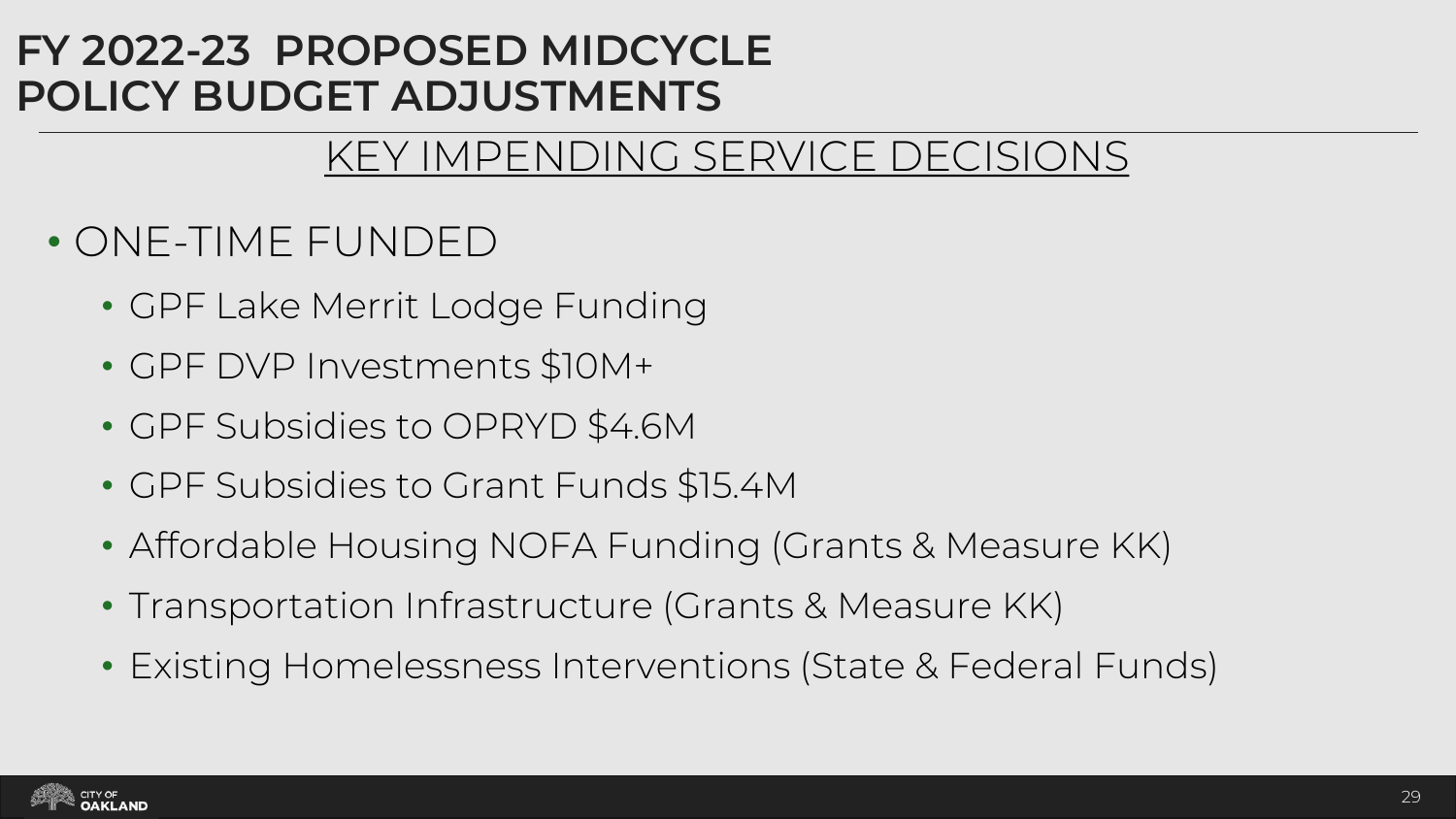### **OPENGOV REVIEW**

- https://www.oaklandca.gov/topics/fiscal-year-2022-2023-midcycle-budget
- https://stories.opengov.com/pTSzD6jFA/published/undefined



### FY 2022-2023 **PROPOSED MIDCYCLE POLICY BUDGET**

Welcome to the City of Oakland's online interactive budget book. Please see our Navigation Tips and FAQs to help you explore the City's budget.

To view the budget, the recommended browsers are Chrome or Firefox and in maximum screen width.



f. y